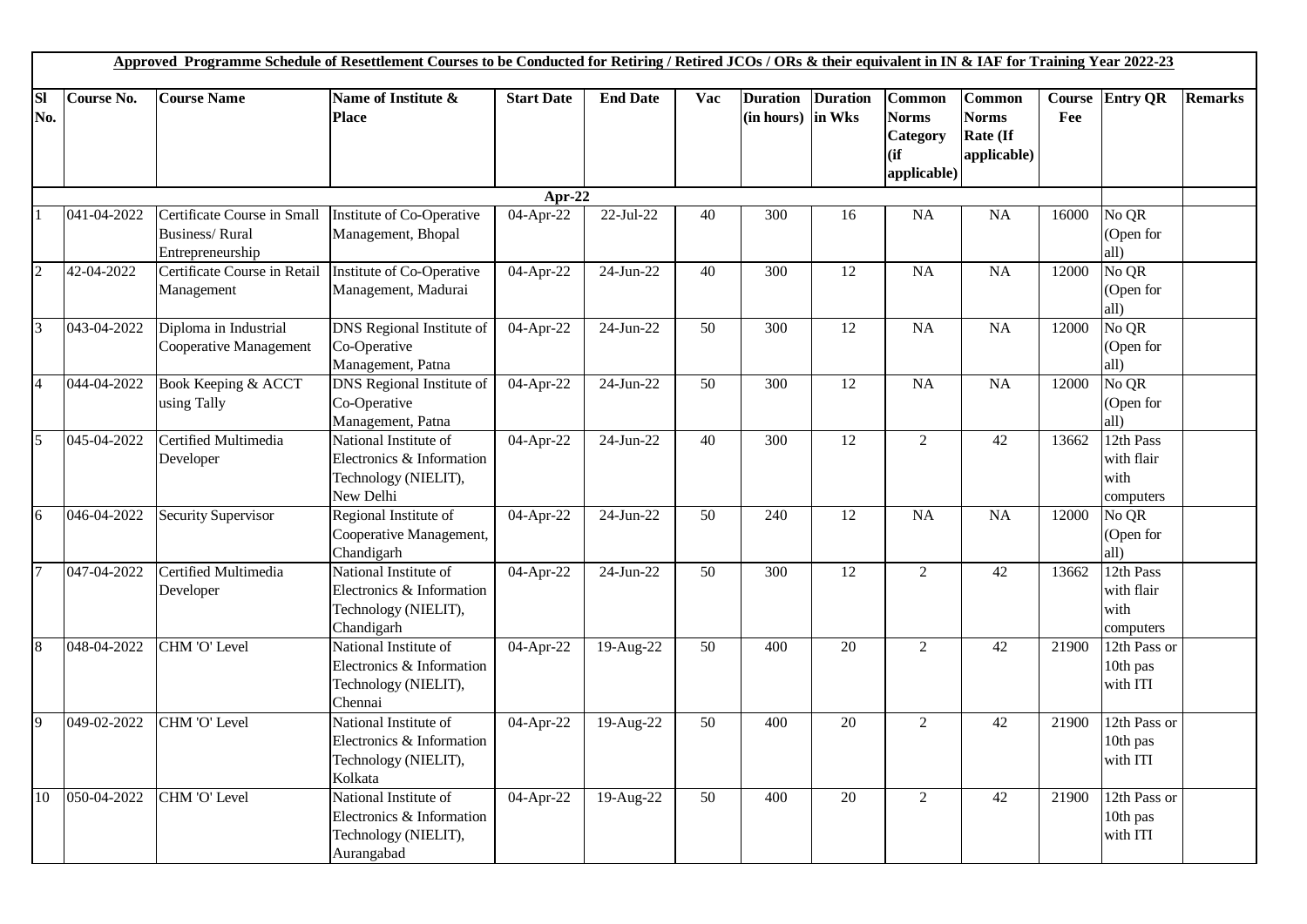|    | 051-04-2022 | CHM 'O' Level                                                     | National Institute of<br>Electronics & Information<br>Technology (NIELIT),<br>Lucknow                  | 04-Apr-22 | 19-Aug-22    | 50 | 400              | 20              | $\overline{2}$ | 42              | 21900 | 12th Pass or<br>10th pas<br>with ITI                                  |
|----|-------------|-------------------------------------------------------------------|--------------------------------------------------------------------------------------------------------|-----------|--------------|----|------------------|-----------------|----------------|-----------------|-------|-----------------------------------------------------------------------|
| 12 | 052-04-2022 | Dairy Farm Supervisor                                             | MSME-TDC (PPDC),<br>Meerut                                                                             | 04-Apr-22 | 03-Jun-22    | 40 | 200              | 9               | 1              | 49              | 9800  | 12th Pass                                                             |
| 13 | 053-04-2022 | CHM 'O' Level                                                     | National Institute of<br>Electronics & Information<br>Technology (NIELIT),<br>Bubneshwar               | 04-Apr-22 | 19-Aug-22    | 50 | 400              | 20              | $\overline{2}$ | 42              | 21900 | $\overline{12}$ th Pass or<br>10th pas<br>with ITI                    |
| 14 | 054-04-2022 | Certificate Course in Small<br>Business/Rural<br>Entrepreneurship | Dhananjayrao Gadgil<br>Institute of Co-Operative<br>Management, Nagpur                                 | 04-Apr-22 | 22-Jul-22    | 50 | 400              | 16              | <b>NA</b>      | NA              | 16000 | No QR<br>(Open for<br>all)                                            |
| 15 | 055-04-2022 | Team Leader/Departmental<br>Manager                               | Institute of Co-Operative<br>Management, Bhopal                                                        | 04-Apr-22 | 24-Jun-22    | 40 | 300              | 12              | <b>NA</b>      | NA              | 12000 | No QR<br>(Open for<br>all)                                            |
| 16 | 056-04-2022 | Certificate Course in Retail<br>Management                        | Indira Gandhi Institute of<br>Cooperative Management,<br>Lucknow                                       | 18-Apr-22 | 08-Jul-22    | 50 | 300              | 12              | <b>NA</b>      | NA              | 12000 | No QR<br>(Open for<br>all)                                            |
| 17 | 057-04-2022 | Team Leader/ Departmental Dhananjayrao Gadgil<br>Manager          | Institute of Co-Operative<br>Management, Nagpur                                                        | 18-Apr-22 | $08-Jul-22$  | 40 | $\overline{400}$ | $\overline{12}$ | NA             | $\overline{NA}$ | 12000 | No QR<br>(Open for<br>all)                                            |
| 18 | 058-04-2022 | Certificate Course in Small<br>Business/Rural<br>Entrepreneurship | <b>Institute of Co-Operative</b><br>Management, Hyderabad                                              | 18-Apr-22 | 05-Aug-22    | 40 | 400              | 16              | <b>NA</b>      | NA              | 16000 | No QR<br>(Open for<br>all)                                            |
| 19 | 059-04-2022 | Diploma in Marine<br>Engineering & Naval<br>Architecture          | Andhra University,<br>Visakhapatnam                                                                    | 18-Apr-22 | 30-Sep-22    | 60 | <b>NA</b>        | 24              | <b>NA</b>      | NA              | 48000 | 12th with<br>Science<br>Stream with<br>15 years<br>work<br>experience |
| 20 | 060-04-2022 | Web Developer                                                     | The National Institute of<br>Entrepreneurship and<br>small Business<br>Development (NIESBUD),<br>Noida | 18-Apr-22 | 08-Jul-22    | 40 | $\overline{300}$ | $\overline{12}$ | $\overline{2}$ | $\overline{42}$ | 12600 | 12th Pass<br>with flair<br>with<br>computers                          |
| 21 | 061-04-2022 | Diploma in Industrial<br>Cooperative Management                   | Institute of Co-Operative<br>Management, Dehradun                                                      | 18-Apr-22 | 08-Jul-22    | 50 | 300              | 12              | <b>NA</b>      | NA              | 12000 | $\overline{\text{No}}$ QR<br>(Open for<br>all)                        |
| 22 | 062-04-2022 | <b>Warehouse Supervisor</b>                                       | Institute of<br>Entrepreneurship<br>Development, Lucknow                                               | 18-Apr-22 | $08$ -Jul-22 | 40 | $\overline{300}$ | 12              | NA             | $\overline{NA}$ | 12000 | No QR<br>(Open for<br>all)                                            |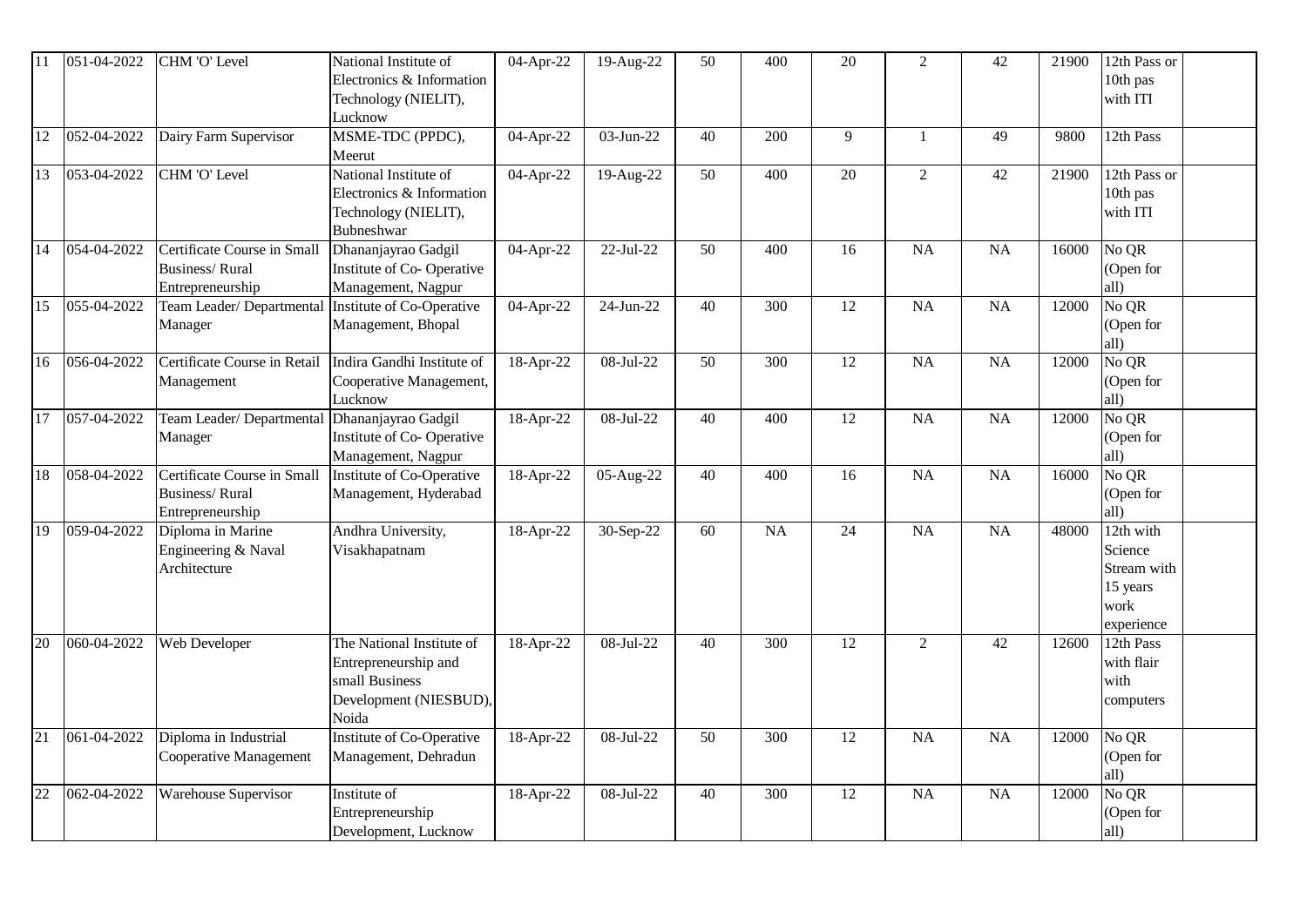| 23 | 063-04-2022 | Certificate Course in Retail<br>Management                                                          | Natesan Institute of<br>Cooperative Management,<br>Chennai                                                | 18-Apr-22             | 17-Jun-22   | 40   | 300              | 12              | NA             | <b>NA</b> | 12000 | No QR<br>(Open for<br>all)                   |  |
|----|-------------|-----------------------------------------------------------------------------------------------------|-----------------------------------------------------------------------------------------------------------|-----------------------|-------------|------|------------------|-----------------|----------------|-----------|-------|----------------------------------------------|--|
| 24 | 064-04-2022 | Certificate Course in Web<br>developer                                                              | Regional Institute of<br>Cooperative Management,<br>Chandigarh                                            | 18-Apr-22             | 05-Aug-22   | 50   | 200              | 16              | <b>NA</b>      | NA        | 16000 | No QR<br>(Open for<br>all)                   |  |
| 25 | 065-04-2022 | Certificate Course in Retail<br>Management                                                          | Institute of Co-Operative<br>Management, Jaipur                                                           | 18-Apr-22             | 08-Jul-22   | 40   | 300              | 12              | <b>NA</b>      | NA        | 12000 | No QR<br>(Open for<br>all)                   |  |
| 26 | 066-04-2022 | Innovations and<br>Agrigusiness Management                                                          | VAMNICOM &<br>CICTAB, Pune                                                                                | 18-Apr-22             | 08-Jul-22   | 30   | 200              | 8               | NA             | <b>NA</b> | 8000  | 10th Pass                                    |  |
| 27 | 067-04-2022 | Retail Team Leader                                                                                  | The National Institute of<br>Entrepreneurship and<br>small Business<br>Development (NIESBUD),<br>Dehradun | 18-Apr-22             | 08-Jul-22   | 40   | 300              | 12              | $\overline{2}$ | 42        | 12600 | Perferably<br>12th Pass                      |  |
| 28 | 068-04-2022 | Certificate Course in Retail<br>Management                                                          | Udaybhansinhji Regional<br>Institute of Co-Operative<br>Management,<br>Gandhinagar                        | 18-Apr-22             | 08-Jul-22   | 40   | 300              | 12              | <b>NA</b>      | NA        | 12000 | No QR<br>(Open for<br>all)                   |  |
| 29 | 069-04-2022 | Entrepreneurship<br>Development Programme in Development Corporation<br>Electronics Instrumentation | Haryana State Electronics<br>Ltd (HARTRON), Ambala                                                        | 18-Apr-22             | 08-Jul-22   | 40   | 300              | 12              | <b>NA</b>      | <b>NA</b> | 15000 | 10th Pass                                    |  |
| 30 | 070-04-2022 | Diploma in Marketing &<br>Sales Management                                                          | <b>DNS</b> Regional Institute of<br>Co-Operative<br>Management, Patna                                     | 18-Apr-22             | 08-Jul-22   | 50   | 300              | 12              | NA             | NA        | 12000 | No QR<br>(Open for<br>all)                   |  |
|    |             |                                                                                                     |                                                                                                           |                       |             | 1350 |                  |                 |                |           |       |                                              |  |
| 31 | 071-05-2022 | <b>Cyber Security</b>                                                                               | Andhra University,<br>Visakhapatnam                                                                       | $May-22$<br>02-May-22 | 22-Jul-22   | 60   | 300              | 12              | NA             | <b>NA</b> | 20000 | Passed 12th<br>&<br>Knowledge<br>computer    |  |
| 32 | 072-05-2022 | Web Developer                                                                                       | The National Institute of<br>Entrepreneurship and<br>small Business<br>Development (NIESBUD),<br>Dehradun | 02-May-22             | 22-Jul-22   | 40   | 300              | 12              | $\overline{2}$ | 42        | 12600 | 12th Pass<br>with flair<br>with<br>computers |  |
| 33 | 073-05-2022 | Book Keeping & ACCT<br>using Tally                                                                  | Institute of Co-Operative<br>Management, Jaipur                                                           | 02-May-22             | 22-Jul-22   | 40   | $\overline{300}$ | $\overline{12}$ | NA             | NA        | 12000 | No QR<br>(Open for<br>all)                   |  |
| 34 | 074-05-2022 | Diploma in Industrial<br>Cooperative Management                                                     | Institute of Co-Operative<br>Management, Bhopal                                                           | 02-May-22             | $22-Jul-22$ | 40   | 300              | 12              | NA             | NA        | 12000 | No QR<br>(Open for<br>all)                   |  |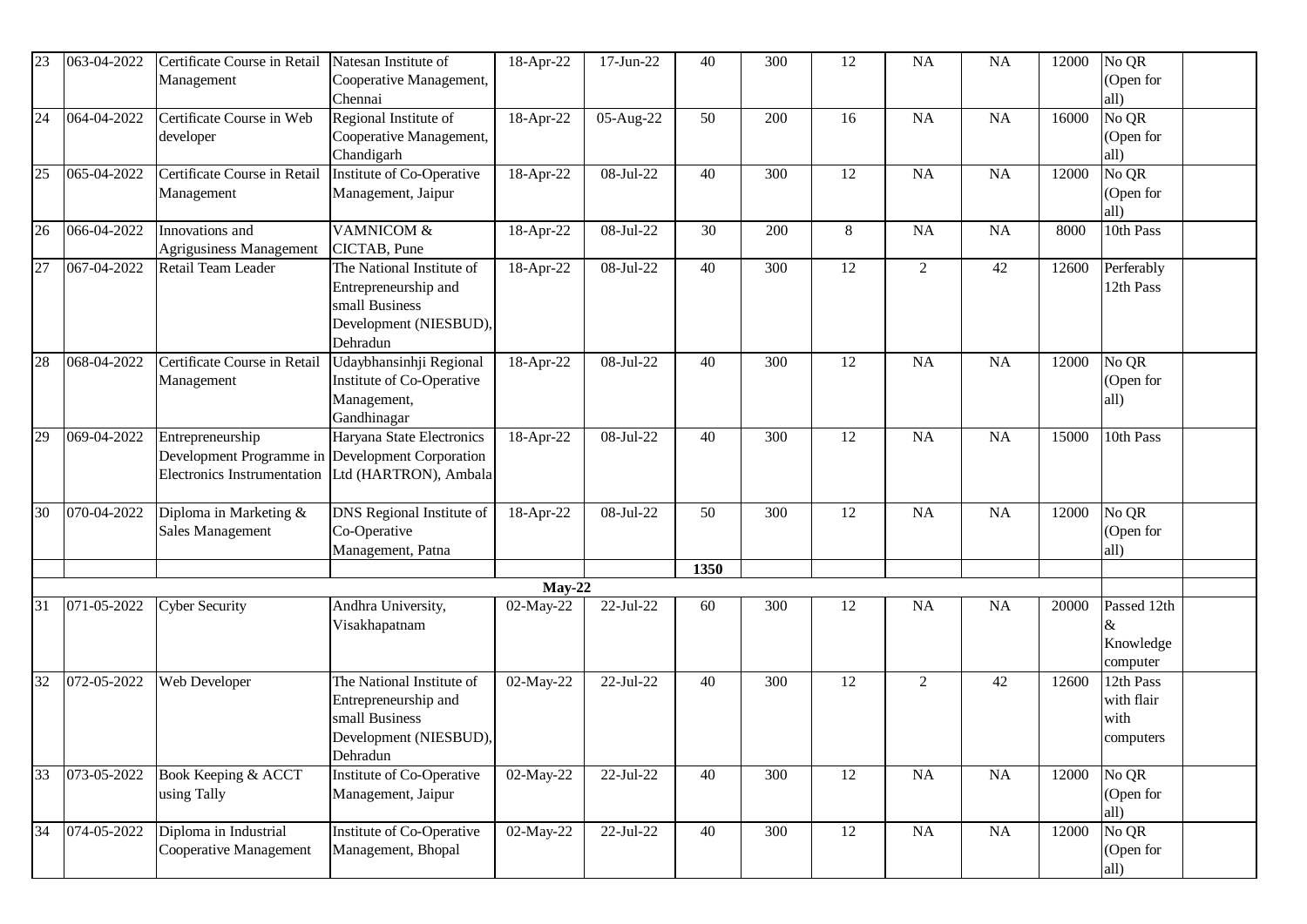| 35 | 075-05-2022 | Certificate Course in Sales<br>Management                                | Indira Gandhi Institute of<br>Cooperative Management,<br>Lucknow                                       | 02-May-22 | 22-Jul-22   | 50              | 300              | 12              | <b>NA</b>       | <b>NA</b>       | 12000 | No QR<br>(Open for<br>all)                   |  |
|----|-------------|--------------------------------------------------------------------------|--------------------------------------------------------------------------------------------------------|-----------|-------------|-----------------|------------------|-----------------|-----------------|-----------------|-------|----------------------------------------------|--|
| 36 | 076-05-2022 | Retail Team Leader                                                       | The National Institute of<br>Entrepreneurship and<br>small Business<br>Development (NIESBUD),<br>Noida | 02-May-22 | $22-Jul-22$ | 40              | 300              | $\overline{12}$ | $\overline{2}$  | 42              | 12600 | Perferably<br>12th Pass                      |  |
| 37 | 077-05-2022 | Certificate course in Sales<br>Management                                | Regional Institute of<br>Cooperative Management,<br>Bagalore                                           | 02-May-22 | 22-Jul-22   | 40              | 300              | 12              | <b>NA</b>       | NA              | 12000 | No QR<br>(Open for<br>all)                   |  |
| 38 | 078-05-2022 | Certified Multimedia<br>Developer                                        | National Institute of<br>Electronics & Information<br>Technology (NIELIT),<br>Aurangabad               | 02-May-22 | 22-Jul-22   | 40              | 300              | 12              | $\overline{2}$  | 42              | 13662 | 12th Pass<br>with flair<br>with<br>computers |  |
| 39 | 079-05-2022 | Diploma in Industrial<br>Cooperative Management                          | Netaji Subhas Regional<br>Institute of Cooperative<br>Management, Kolkata                              | 02-May-22 | 22-Jul-22   | 30              | 300              | 12              | <b>NA</b>       | NA              | 12000 | No QR<br>(Open for<br>all)                   |  |
| 40 | 080-05-2022 | Diploma in Industrial<br>Cooperative Management                          | Udaybhansinhji Regional<br>Institute of Co-Operative<br>Management,<br>Gandhinagar                     | 02-May-22 | 22-Jul-22   | 40              | 300              | 12              | <b>NA</b>       | NA              | 12000 | No QR<br>(Open for<br>all)                   |  |
| 41 | 081-05-2022 | Certificate Course in Small<br><b>Business/Rural</b><br>Entrepreneurship | <b>DNS</b> Regional Institute of<br>Co-Operative<br>Management, Patna                                  | 02-May-22 | 22-Jul-22   | 50              | 300              | 16              | <b>NA</b>       | <b>NA</b>       | 16000 | No QR<br>(Open for<br>all)                   |  |
| 42 | 082-05-2022 | Diploma in Export and<br>Import Mgt                                      | Enterprise Development<br>Institute, Kolkata                                                           | 02-May-22 | $19-Aug-22$ | 40              | 380              | 16              | $\overline{2}$  | 42              | 15960 | No QR<br>(Open for<br>all)                   |  |
| 43 | 083-05-2022 | Certificate Course in Asst.<br><b>Catering Manager</b>                   | Food Craft Institute,<br>Visakhapatnam                                                                 | 02-May-22 | 16-Sep-22   | $\overline{50}$ | 475              | $\overline{20}$ | $\overline{2}$  | $\overline{42}$ | 19950 | 12th Pass                                    |  |
| 44 | 084-05-2022 | Book Keeping & ACCT<br>using Tally                                       | Institute of Co-Operative<br>Management, Madurai                                                       | 02-May-22 | $22-Jul-22$ | 40              | $\overline{300}$ | 12              | $\overline{NA}$ | <b>NA</b>       | 12000 | No QR<br>(Open for<br>all)                   |  |
| 45 | 085-05-2022 | Certificate Course on<br><b>General Awareness</b>                        | Institute of Co-Operative<br>Management, Jaipur                                                        | 02-May-22 | 22-Jul-22   | 30              | 300              | 12              | <b>NA</b>       | NA              | 12000 | No QR<br>(Open for<br>all)                   |  |
| 46 | 086-05-2022 | Diploma in Travel &<br>Tourism                                           | <b>Enterprise Development</b><br>Institute, Kolkata                                                    | 16-May-22 | 02-Sep-22   | 40              | 380              | 16              | $\overline{2}$  | 42              | 15960 | No QR<br>(Open for<br>all)                   |  |
| 47 | 087-05-2022 | Certificate Course in Retail<br>Management                               | Indus Institute of<br><b>Information Management</b><br>(IIIM), Kolkata                                 | 16-May-22 | 05-Aug-22   | 40              | $\overline{300}$ | 12              | $\overline{NA}$ | $\overline{NA}$ | 12000 | NoQR<br>(Open for<br>all)                    |  |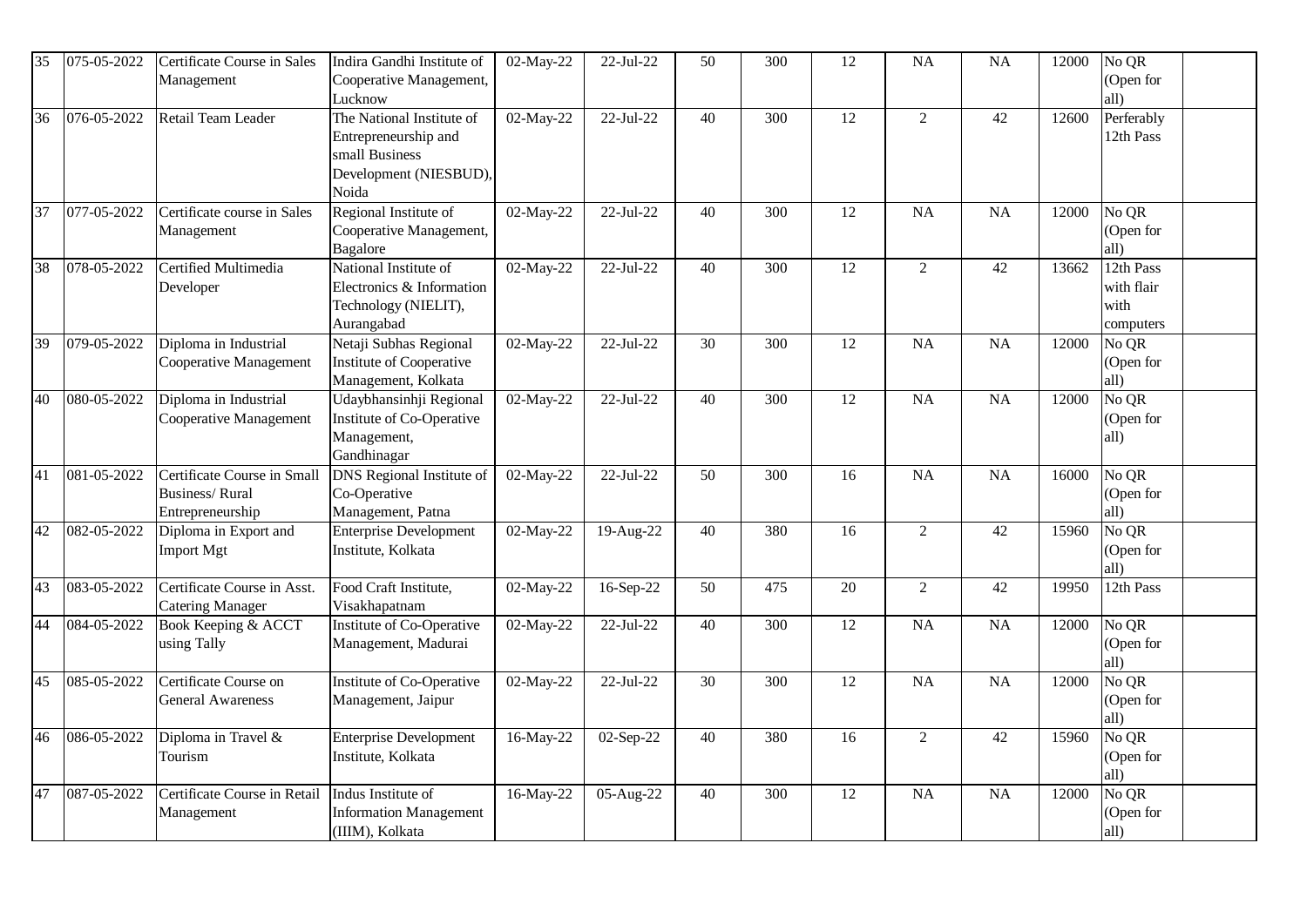| 48 | 088-05-2022 | Certificate Course in Retail<br>Management                                         | Madhusudan Institute of<br>Cooperative Management,<br>Bhubaneswar                                      | 16-May-22             | 05-Aug-22 | 40   | 300 | 12 | <b>NA</b>      | <b>NA</b> | 12000 | No QR<br>(Open for<br>all)                     |  |
|----|-------------|------------------------------------------------------------------------------------|--------------------------------------------------------------------------------------------------------|-----------------------|-----------|------|-----|----|----------------|-----------|-------|------------------------------------------------|--|
| 49 | 089-05-2022 | Certificate Course in Front<br>Office Executive                                    | Food Craft Institute,<br>Visakhapatnam                                                                 | 16-May-22             | 19-Aug-22 | 50   | 340 | 14 | $\overline{2}$ | 42        | 14280 | 12th Pass                                      |  |
| 50 | 090-05-2022 | Entrepreneurship<br>Development Programme<br>(EDP)                                 | The National Institute of<br>Entrepreneurship and<br>small Business<br>Development (NIESBUD),<br>Noida | 16-May-22             | 05-Aug-22 | 40   | 300 | 12 | $\overline{2}$ | 42        | 12600 | 10th Pass                                      |  |
| 51 | 091-05-2022 | Book Keeping & ACCT<br>using Tally                                                 | <b>DNS</b> Regional Institute of<br>Co-Operative<br>Management, Patna                                  | 16-May-22             | 02-Sep-22 | 50   | 300 | 12 | <b>NA</b>      | NA        | 12000 | No QR<br>(Open for<br>all)                     |  |
| 52 | 092-05-2022 | Electrical/Electronic<br>Technician                                                | Haryana State Electronics<br><b>Development Corporation</b><br>Ltd (HARTRON), Ambala                   | 16-May-22             | 05-Aug-22 | 40   | 300 | 12 | <b>NA</b>      | NA        | 5500  | No QR<br>(Open for<br>all)                     |  |
| 53 | 093-05-2022 | Storekeeper                                                                        | Institute of<br>Entrepreneurship<br>Development, Dehradun                                              | 16-May-22             | 05-Aug-22 | 40   | 300 | 12 | <b>NA</b>      | NA        | 12000 | No QR<br>(Open for<br>all)                     |  |
| 54 | 094-05-2022 | <b>Fitness Trainer</b>                                                             | MSME-TDC (PPDC),<br>Meerut                                                                             | 16-May-22             | 15-Jul-22 | 40   | 200 | 9  | 1              | 49        | 9800  | 10th Pass                                      |  |
| 55 | 095-05-2022 | Certificate in Financial<br><b>Accounting System</b>                               | Indus Institute of<br><b>Information Management</b><br>(IIIM), Kolkata                                 | 16-May-22             | 05-Aug-22 | 40   | 300 | 12 | <b>NA</b>      | NA        | 12000 | $\overline{\text{No}}$ QR<br>(Open for<br>all) |  |
| 56 | 096-05-2022 | Repair Maint of<br>Radio, TV, DVD, Home<br>appliances                              | Haryana State Electronics<br><b>Development Corporation</b><br>Ltd (HARTRON), Ambala                   | 16-May-22             | 05-Aug-22 | 40   | 300 | 12 | <b>NA</b>      | NA        | 7700  | No QR<br>(Open for<br>all)                     |  |
| 57 | 097-05-2022 | Cert Course in Retail<br>Management                                                | Institute of Co-Operative<br>Management, Dehradun                                                      | 16-May-22             | 05-Aug-22 | 50   | 350 | 12 | <b>NA</b>      | NA        | 12000 | $\overline{\text{No}}$ QR<br>(Open for<br>all) |  |
| 58 | 098-05-2022 | Certificate Course in<br>Computer Applications and<br><b>Accounting Management</b> | Regional Institute of<br>Cooperative Management,<br>Chandigarh                                         | 16-May-22             | 08-Jul-22 | 40   | 300 | 8  | <b>NA</b>      | NA        | 8000  | No QR<br>(Open for<br>all)                     |  |
| 59 | 99-05-2022  | Certificate Course in Digital Dhananjayrao Gadgil<br>Marketing                     | Institute of Co-Operative<br>Management, Nagpur                                                        | 16-May-22             | 05-Aug-22 | 40   | 300 | 12 | <b>NA</b>      | NA        | 12000 | No QR<br>(Open for<br>all)                     |  |
|    |             |                                                                                    |                                                                                                        |                       |           | 1220 |     |    |                |           |       |                                                |  |
| 60 | 100-06-2022 | Book Keeping & ACCT                                                                | DNS Regional Institute of                                                                              | $Jun-22$<br>06-Jun-22 | 26-Aug-22 | 50   | 300 | 12 | $\rm NA$       | NA        | 12000 | No QR                                          |  |
|    |             | using Tally                                                                        | Co-Operative<br>Management, Patna                                                                      |                       |           |      |     |    |                |           |       | (Open for<br>all)                              |  |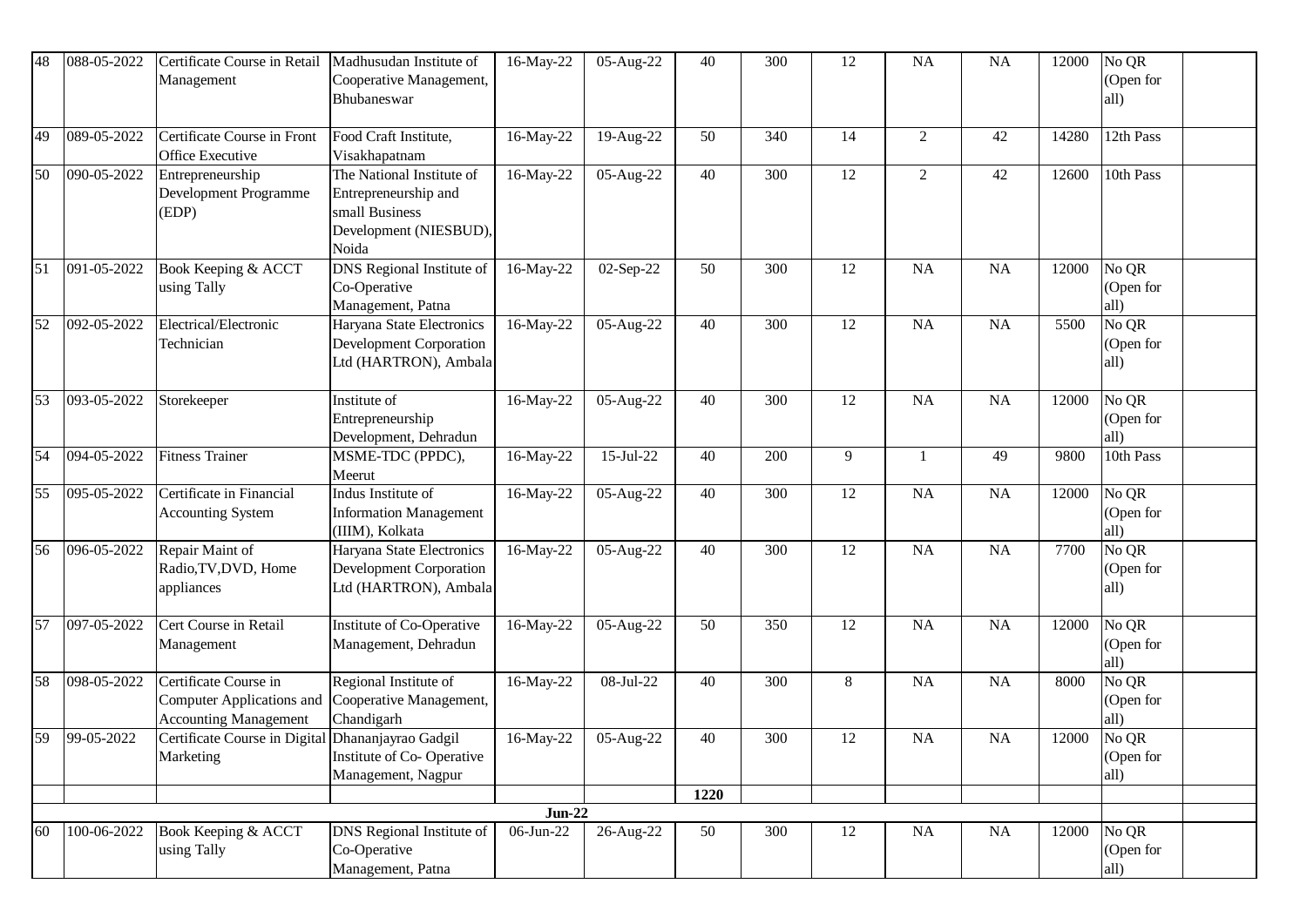| 61 | 101-06-2022 | Book Keeping & ACCT<br>using Tally                                                 | Institute of Co-Operative<br>Management, Bhopal                                                           | 06-Jun-22 | 26-Aug-22   | 40              | 300              | 12              | <b>NA</b>       | NA              | 12000 | No QR<br>(Open for<br>all)                     |           |
|----|-------------|------------------------------------------------------------------------------------|-----------------------------------------------------------------------------------------------------------|-----------|-------------|-----------------|------------------|-----------------|-----------------|-----------------|-------|------------------------------------------------|-----------|
| 62 | 102-06-2022 | Certificate Course in<br>Computer Applications and<br><b>Accounting Management</b> | Regional Institute of<br>Cooperative Management,<br>Bagalore                                              | 06-Jun-22 | $29-Jul-22$ | 40              | $\overline{300}$ | 8               | NA              | $\overline{NA}$ | 8000  | No QR<br>(Open for<br>all)                     |           |
| 63 | 103-06-2022 | Yoga Instructor Course                                                             | MSME-TDC (PPDC),<br>Meerut                                                                                | 06-Jun-22 | 05-Aug-22   | 40              | 200              | 9               | $\overline{2}$  | 42              | 8400  | 8th Pass                                       |           |
| 64 | 105-06-2022 | Electrical/Electronic<br>Technician                                                | Haryana State Electronics<br><b>Development Corporation</b><br>Ltd (HARTRON), Ambala                      | 06-Jun-22 | 26-Aug-22   | 40              | 300              | 12              | <b>NA</b>       | NA              | 5500  | $\overline{\text{No}}$ QR<br>(Open for<br>all) |           |
| 65 | 106-06-2022 | Certified Multimedia<br>Developer                                                  | National Institute of<br>Electronics & Information<br>Technology (NIELIT),<br>Kolkata                     | 06-Jun-22 | 26-Aug-22   | 40              | $\overline{300}$ | $\overline{12}$ | $\sqrt{2}$      | 42              | 13662 | 12th Pass<br>with flair<br>with<br>computers   |           |
| 66 | 107-06-2022 | Warehouse Supervisor                                                               | Regional Institute of<br>Cooperative Management,<br>Chandigarh                                            | 06-Jun-22 | 26-Aug-22   | 50              | 240              | 12              | <b>NA</b>       | NA              | 12000 | No QR<br>(Open for<br>all)                     |           |
| 67 | 108-06-2022 | Certified Multimedia<br>Developer                                                  | National Institute of<br>Electronics & Information<br>Technology (NIELIT),<br>Lucknow                     | 06-Jun-22 | 26-Aug-22   | $\overline{40}$ | 300              | 12              | $\overline{2}$  | $\overline{42}$ | 13662 | 12th Pass<br>with flair<br>with<br>computers   | Cancelled |
| 68 | 109-06-2022 | Diploma in Marketing &<br>Sales Management                                         | Udaybhansinhji Regional<br>Institute of Co-Operative<br>Management,<br>Gandhinagar                        | 06-Jun-22 | 26-Aug-22   | 40              | 300              | 12              | <b>NA</b>       | NA              | 12000 | No QR<br>(Open for<br>all)                     |           |
| 69 | 110-06-2022 | Certified Multimedia<br>Developer                                                  | National Institute of<br>Electronics & Information<br>Technology (NIELIT),<br>Bubneshwar                  | 06-Jun-22 | 26-Aug-22   | 40              | 300              | $\overline{12}$ | $\overline{2}$  | 42              | 13662 | 12th Pass<br>with flair<br>with<br>computers   |           |
| 70 | 111-06-2022 | Certificate Course in<br>Entrepreneurship                                          | Institute of Co-Operative<br>Management, Jaipur                                                           | 06-Jun-22 | 26-Aug-22   | 40              | 200              | 12              | <b>NA</b>       | NA              | 12000 | No QR<br>(Open for<br>all)                     |           |
| 71 | 112-06-2022 | Certificate Course in<br>Financial Accounting<br>System                            | Institute of Co-Operative<br>Management, Hyderabad                                                        | 06-Jun-22 | 26-Aug-22   | 40              | 300              | $\overline{12}$ | $\overline{NA}$ | NA              | 12000 | No QR<br>(Open for<br>all)                     |           |
| 72 | 113-06-2022 | Certificate Course in Retail<br>Entrepreneurs                                      | The National Institute of<br>Entrepreneurship and<br>small Business<br>Development (NIESBUD),<br>Dehradun | 06-Jun-22 | 26-Aug-22   | 40              | 300              | 12              | $\overline{2}$  | 42              | 12600 | Perferably<br>12th Pass                        |           |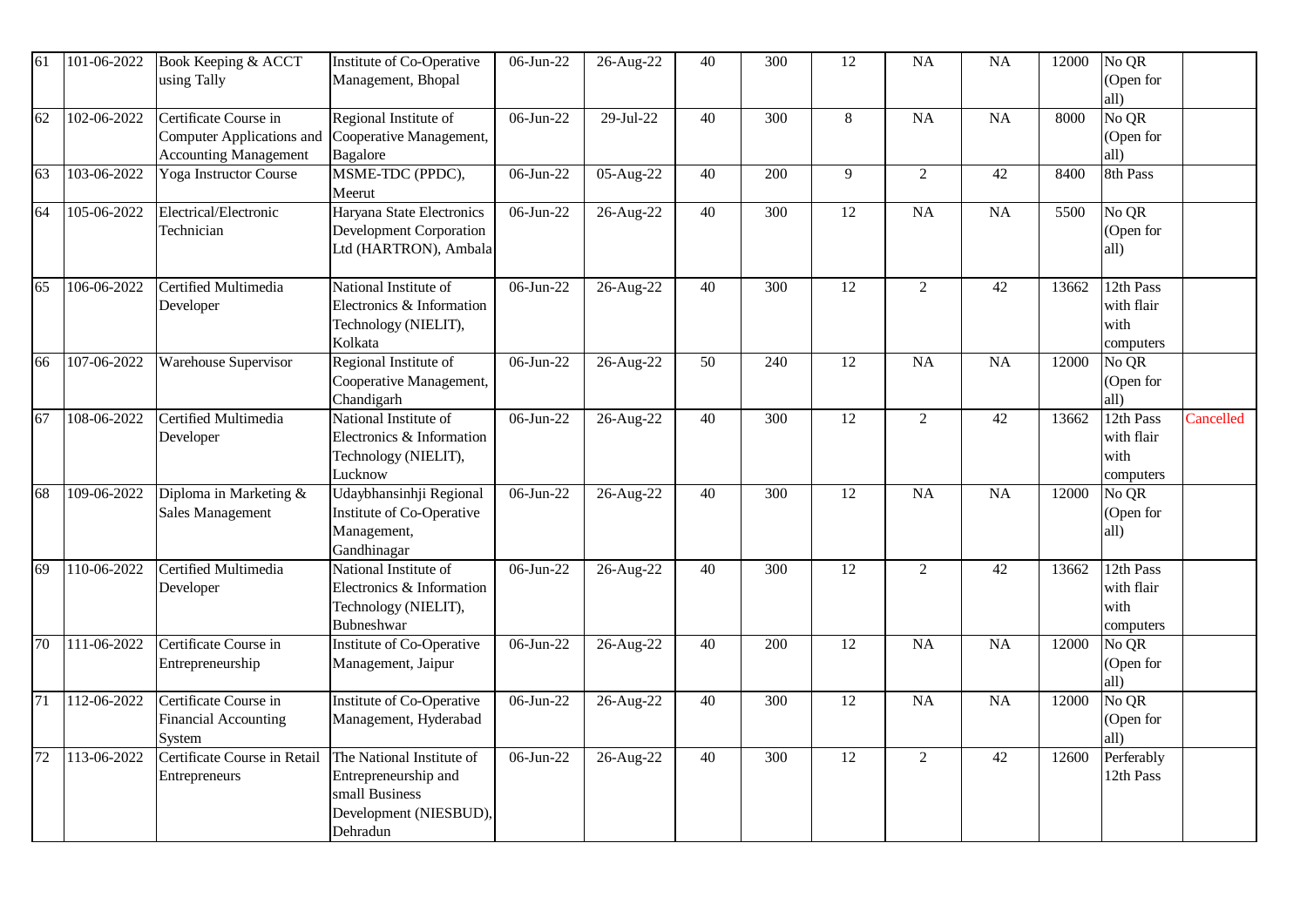| $\overline{73}$ | 114-06-2022 | Diploma in<br>Entrepreneurship<br>Development and Small<br><b>Business Management</b> | <b>Enterprise Development</b><br>Institute, Kolkata                                                    | $06$ -Jun-22  | $07-Oct-22$  | 40 | 380              | 18              | $\overline{2}$  | 42              | 15960 | No QR<br>(Open for<br>all)                                            |
|-----------------|-------------|---------------------------------------------------------------------------------------|--------------------------------------------------------------------------------------------------------|---------------|--------------|----|------------------|-----------------|-----------------|-----------------|-------|-----------------------------------------------------------------------|
| 74              | 115-06-2022 | Diploma in Industrial<br>Cooperative Management                                       | Institute of Co-Operative<br>Management, Jaipur                                                        | 20-Jun-22     | 09-Sep-22    | 40 | 300              | 12              | <b>NA</b>       | <b>NA</b>       | 12000 | No QR<br>(Open for<br>all)                                            |
| $\overline{75}$ | 116-06-2022 | Storekeeper                                                                           | Institute of<br>Entrepreneurship<br>Development, Lucknow                                               | 20-Jun-22     | 09-Sep-22    | 40 | 300              | 12              | NA              | NA              | 12000 | No QR<br>(Open for<br>all)                                            |
| 76              | 117-06-2022 | Desktop Publishing (DTP)                                                              | The National Institute of<br>Entrepreneurship and<br>small Business<br>Development (NIESBUD),<br>Noida | $20 - Jun-22$ | 09-Sep-22    | 40 | $\overline{300}$ | $\overline{12}$ | $\overline{2}$  | $\overline{42}$ | 12600 | 12th Pass<br>with flair<br>with<br>computers                          |
| 77              | 118-06-2022 | Diploma in Marine<br>Electrical & Navigation<br>System                                | Andhra University,<br>Visakhapatnam                                                                    | 20-Jun-22     | 02-Dec-22    | 40 | 550              | 24              | <b>NA</b>       | NA              | 48000 | 12th with<br>Science<br>Stream with<br>15 years<br>work<br>experience |
| 78              | 119-06-2022 | Certificate Course in Retail<br>Management                                            | <b>DNS</b> Regional Institute of<br>Co-Operative<br>Management, Patna                                  | 20-Jun-22     | 09-Sep-22    | 50 | $\overline{300}$ | $\overline{12}$ | $\overline{NA}$ | $\overline{NA}$ | 12000 | No QR<br>(Open for<br>all)                                            |
| 79              | 120-06-2022 | Diploma in Industrial<br>Cooperative Management                                       | Indira Gandhi Institute of<br>Cooperative Management,<br>Lucknow                                       | 20-Jun-22     | 09-Sep- $22$ | 50 | 300              | 12              | <b>NA</b>       | NA              | 12000 | No QR<br>(Open for<br>all)                                            |
| 80              | 121-06-2022 | <b>Fitness Trainer</b>                                                                | MSME-TDC (PPDC),<br>Meerut                                                                             | 20-Jun-22     | 19-Aug-22    | 40 | 200              | 9               | $\mathbf{1}$    | 49              | 9800  | 10th Pass                                                             |
| 81              | 122-06-2022 | Certified Multimedia<br>Developer                                                     | National Institute of<br>Electronics & Information<br>Technology (NIELIT),<br>Patna                    | 20-Jun-22     | 09-Sep-22    | 40 | 300              | 12              | $\overline{2}$  | 42              | 13662 | 12th Pass<br>with flair<br>with<br>computers                          |
| 82              | 123-06-2022 | Certificate Course in Small<br><b>Business/Rural</b><br>Entrepreneurship              | Natesan Institute of<br>Cooperative Management,<br>Chennai                                             | 20-Jun-22     | 07-Oct-22    | 40 | 300              | 16              | <b>NA</b>       | NA              | 16000 | No QR<br>(Open for<br>all)                                            |
| 83              | 124-06-2022 | Certificate Course in Retail<br>Management                                            | Regional Institute of<br>Cooperative Management,<br>Chandigarh                                         | 20-Jun-22     | 09-Sep-22    | 50 | 300              | 12              | NA              | NA              | 12000 | No QR<br>(Open for<br>all)                                            |
| 84              | 125-06-2022 | Cert Course in Retail<br>Management                                                   | <b>Institute of Co-Operative</b><br>Management, Dehradun                                               | $20$ -Jun-22  | 09-Sep-22    | 50 | 350              | $\overline{12}$ | $\overline{NA}$ | $\overline{NA}$ | 12000 | No QR<br>(Open for<br>all)                                            |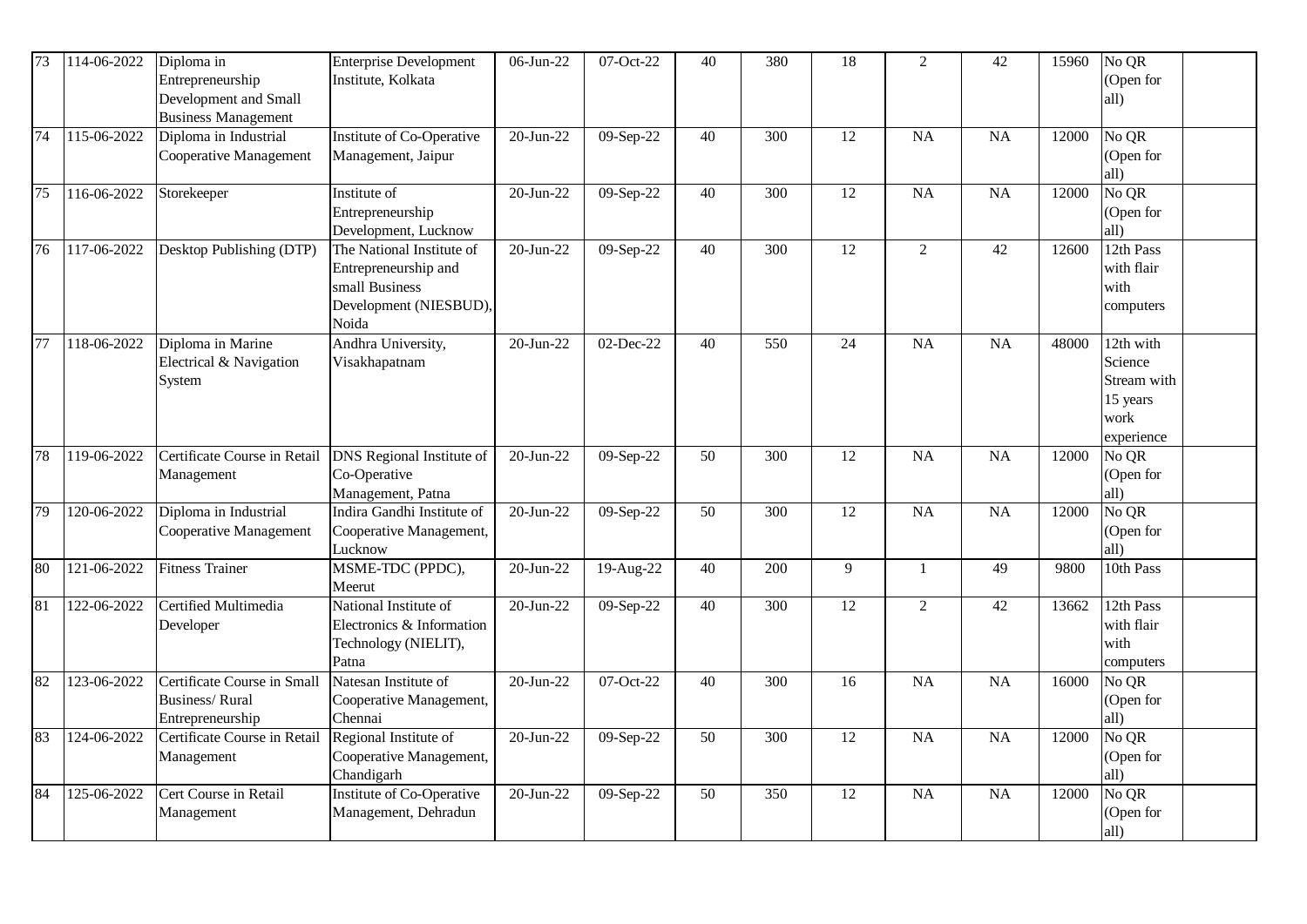| 85 | 126-06-2022 | Certificate Course in Retail<br>Team Leader             | Dhananjayrao Gadgil<br>Institute of Co-Operative | 20-Jun-22   | 09-Sep-22   | 40   | 300       | 12 | <b>NA</b>      | <b>NA</b> | 12000 | No QR<br>(Open for        |  |
|----|-------------|---------------------------------------------------------|--------------------------------------------------|-------------|-------------|------|-----------|----|----------------|-----------|-------|---------------------------|--|
|    |             |                                                         | Management, Nagpur                               |             |             |      |           |    |                |           |       | all)                      |  |
| 86 | 127-06-2022 | Certificate Course in Web                               | Regional Institute of                            | 20-Jun-22   | 07-Oct-22   | 40   | 400       | 16 | NA             | <b>NA</b> | 16000 | No QR                     |  |
|    |             | developer                                               | Cooperative Management,                          |             |             |      |           |    |                |           |       | (Open for                 |  |
|    |             |                                                         | Bagalore                                         |             |             |      |           |    |                |           |       | all)                      |  |
| 87 | 128-06-2022 | Jai Jawan Kisan Programme                               | National Institute of                            | 20-Jun-22   | 13-Mar-23   | 25   | 750       | 38 | NA             | <b>NA</b> | 47000 | 12th Pass                 |  |
|    |             |                                                         | <b>Agricultural Extension</b>                    |             |             |      |           |    |                |           |       |                           |  |
|    |             |                                                         | Mgt (MANAGE),                                    |             |             |      |           |    |                |           |       |                           |  |
|    |             |                                                         | Hyderabad                                        |             |             |      |           |    |                |           |       |                           |  |
|    |             |                                                         |                                                  | $Jul-22$    |             | 1165 |           |    |                |           |       |                           |  |
| 88 | 129-07-2022 | Warehouse Supervisor                                    | <b>DNS</b> Regional Institute of                 | 04-Jul-22   | 23-Sep-22   | 50   | 400       | 12 | NA             | NA        | 12000 | No QR                     |  |
|    |             |                                                         | Co-Operative                                     |             |             |      |           |    |                |           |       | (Open for                 |  |
|    |             |                                                         | Management, Patna                                |             |             |      |           |    |                |           |       | all)                      |  |
| 89 | 130-07-2022 | Book Keeping & ACCT                                     | Dhananjayrao Gadgil                              | 04-Jul-22   | 23-Sep-22   | 40   | 400       | 12 | NA             | NA        | 12000 | No QR                     |  |
|    |             | using Tally                                             | Institute of Co-Operative                        |             |             |      |           |    |                |           |       | (Open for                 |  |
|    |             |                                                         | Management, Nagpur                               |             |             |      |           |    |                |           |       | all)                      |  |
| 90 | 131-07-2024 | Diploma in Marketing and                                | Indira Gandhi Institute of                       | 04-Jul-22   | 23-Sep-22   | 50   | 300       | 12 | NA             | <b>NA</b> | 12000 | No QR                     |  |
|    |             | Sales Management                                        | Cooperative Management,                          |             |             |      |           |    |                |           |       | (Open for                 |  |
|    |             |                                                         | Lucknow                                          |             |             |      |           |    |                |           |       | all)                      |  |
| 91 | 132-07-2022 | Sub Fire Officer                                        | National Fire College,                           | 04-Jul-22   | 17-Feb-23   | 10   | <b>NA</b> | 33 | NA             | NA        | 2200  | No QR                     |  |
|    |             |                                                         | Nagpur                                           |             |             |      |           |    |                |           |       | (Open for                 |  |
|    |             |                                                         |                                                  |             |             |      |           |    |                |           |       | all)                      |  |
| 92 | 133-07-2022 | Certificate Course in Small                             | Institute of Co-Operative                        | 04-Jul-22   | 21-Oct-22   | 40   | 400       | 16 | NA             | <b>NA</b> | 16000 | No QR                     |  |
|    |             | <b>Business/Rural</b>                                   | Management, Bhopal                               |             |             |      |           |    |                |           |       | (Open for                 |  |
|    |             | Entrepreneurship                                        |                                                  |             |             |      |           |    |                |           |       | all)                      |  |
| 93 | 134-07-2022 | Yoga Instructor Course                                  | MSME-TDC (PPDC),                                 | 04-Jul-22   | 02-Sep-22   | 40   | 200       | 9  | $\overline{2}$ | 42        | 8400  | 8th Pass                  |  |
|    |             |                                                         | Meerut                                           |             |             |      |           |    |                |           |       |                           |  |
| 94 | 135-07-2022 | Repair Maint of                                         | Haryana State Electronics                        | 04-Jul-22   | 02-Sep-22   | 40   | 300       | 12 | NA             | <b>NA</b> | 7700  | $\overline{\text{No}}$ QR |  |
|    |             | Radio, TV, DVD, Home                                    | <b>Development Corporation</b>                   |             |             |      |           |    |                |           |       | (Open for                 |  |
|    |             | appliances                                              | Ltd (HARTRON), Ambala                            |             |             |      |           |    |                |           |       | all)                      |  |
| 95 | 136-07-2022 | Certificate Course in Small                             | Madhusudan Institute of                          | $04-Jul-22$ | 21-Oct-22   | 40   | 300       |    | <b>NA</b>      | <b>NA</b> |       | No QR                     |  |
|    |             | <b>Business/Rural</b>                                   | Cooperative Management,                          |             |             |      |           | 16 |                |           | 16000 | (Open for                 |  |
|    |             | Entrepreneurship                                        | Bhubaneswar                                      |             |             |      |           |    |                |           |       | all)                      |  |
|    |             |                                                         |                                                  |             |             |      |           |    |                |           |       |                           |  |
| 96 | 137-07-2022 | Certificate Course in Small   Institute of Co-Operative |                                                  | 04-Jul-22   | $21-Oct-22$ | 40   | 300       | 16 | NA             | <b>NA</b> | 16000 | No QR                     |  |
|    |             | <b>Business/Rural</b>                                   | Management, Bhopal                               |             |             |      |           |    |                |           |       | (Open for                 |  |
|    |             | Entrepreneurship                                        |                                                  |             |             |      |           |    |                |           |       | all)                      |  |
| 97 | 138-07-2022 | Certificate Course in Retail                            | Udaybhansinhji Regional                          | 18-Jul-22   | $07-Oct-22$ | 40   | 300       | 12 | NA             | NA        | 12000 | No QR                     |  |
|    |             | Management                                              | Institute of Co-Operative                        |             |             |      |           |    |                |           |       | (Open for                 |  |
|    |             |                                                         | Management,                                      |             |             |      |           |    |                |           |       | all)                      |  |
|    |             |                                                         | Gandhinagar                                      |             |             |      |           |    |                |           |       |                           |  |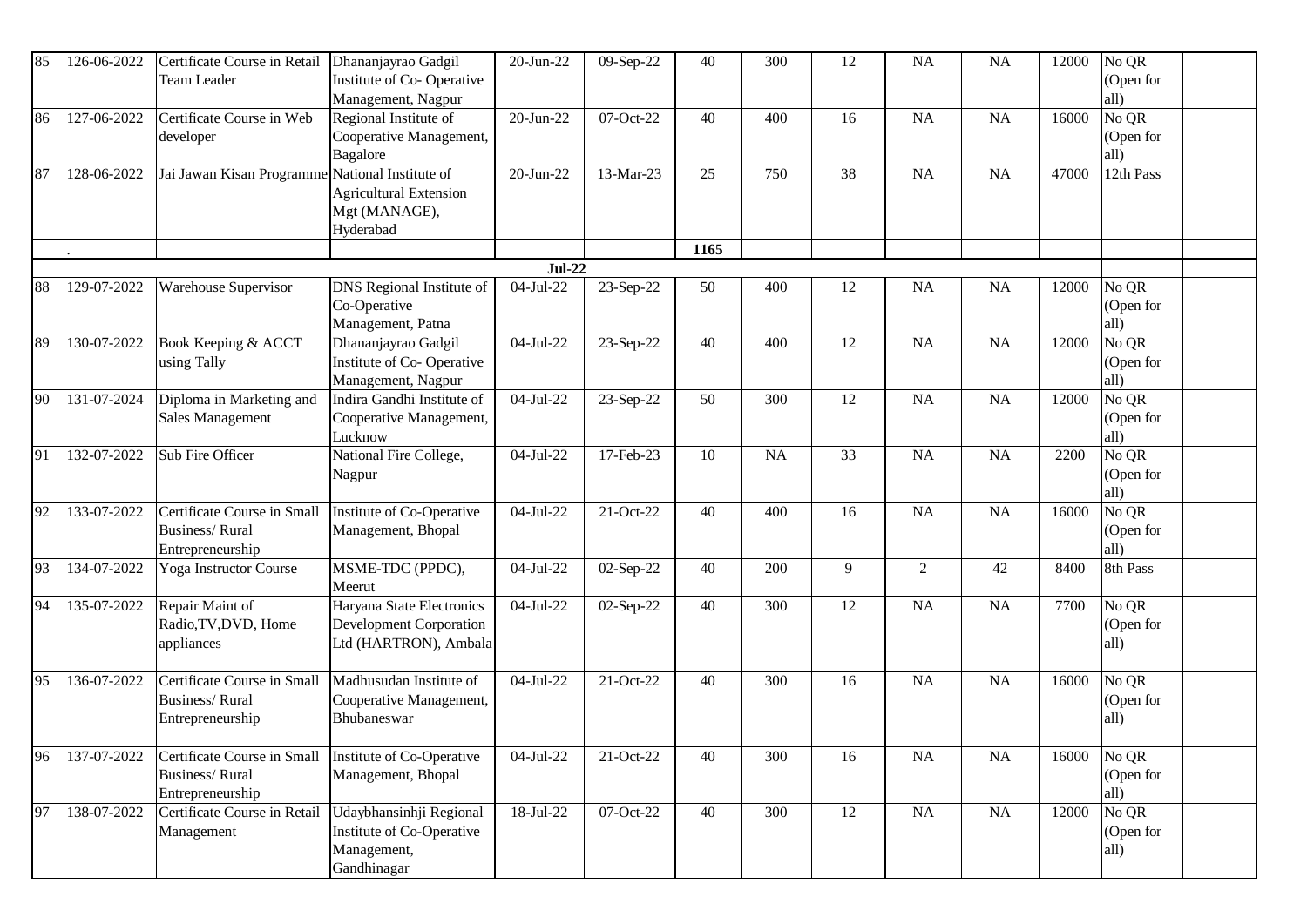| 98  | 139-07-2022     | Certificate Course in Retail<br>Management                                                                                  | Institute of Co-Operative<br>Management, Jaipur                                                           | 18-Jul-22               | 07-Oct-22     | 40 | 300       | 12 | <b>NA</b>      | <b>NA</b> | 12000 | No QR<br>(Open for<br>all)                     |  |
|-----|-----------------|-----------------------------------------------------------------------------------------------------------------------------|-----------------------------------------------------------------------------------------------------------|-------------------------|---------------|----|-----------|----|----------------|-----------|-------|------------------------------------------------|--|
| 99  | 140-07-2022     | Diploma in Industrial<br>Cooperative Management                                                                             | Institute of Co-Operative<br>Management, Hyderabad                                                        | 18-Jul-22               | 04-Nov-22     | 40 | 300       | 16 | <b>NA</b>      | NA        | 16000 | No QR<br>(Open for<br>all)                     |  |
| 100 | 141-07-2022     | Certificate course in Sales<br>Management                                                                                   | Institute of Co-Operative<br>Management, Madurai                                                          | 18-Jul-22               | 07-Oct-22     | 40 | 300       | 12 | <b>NA</b>      | <b>NA</b> | 12000 | No QR<br>(Open for<br>all)                     |  |
| 101 | 142-07-2022     | Dairy Farm Supervisor                                                                                                       | MSME-TDC (PPDC),<br>Meerut                                                                                | $\overline{18}$ -Jul-22 | 16-Sep-22     | 40 | 200       | 9  |                | 49        | 9800  | 12th Pass                                      |  |
| 102 | 143-07-2022     | Certificate Course in Digital<br>Marketing                                                                                  | Natesan Institute of<br>Cooperative Management,<br>Chennai                                                | 18-Jul-22               | 07-Oct-22     | 40 | 300       | 12 | <b>NA</b>      | NA        | 12000 | $\overline{\text{No}}$ QR<br>(Open for<br>all) |  |
| 103 | 144-07-2022     | Certificate Course in Retail<br><b>Team Leader</b>                                                                          | Dhananjayrao Gadgil<br>Institute of Co-Operative<br>Management, Nagpur                                    | 18-Jul-22               | 07-Oct-22     | 40 | 300       | 12 | <b>NA</b>      | NA        | 12000 | No QR<br>(Open for<br>all)                     |  |
| 104 | 145-07-2022     | Retail Team Leader                                                                                                          | The National Institute of<br>Entrepreneurship and<br>small Business<br>Development (NIESBUD),<br>Dehradun | 18-Jul-22               | 07-Oct-22     | 40 | 300       | 12 | $\overline{2}$ | 42        | 12600 | Perferably<br>12th Pass                        |  |
| 105 | 146-07-2022     | Certificate Course in<br>Computer Applications and<br><b>Accounting Management</b>                                          | Netaji Subhas Regional<br>Institute of Cooperative<br>Management, Kolkata                                 | 18-Jul-22               | 07-Oct-22     | 40 | 300       | 8  | <b>NA</b>      | <b>NA</b> | 8000  | No QR<br>(Open for<br>all)                     |  |
| 106 | 147-07-2022     | Entrepreneurship<br>Development Programme in Development Corporation<br>Electronics Instrumentation   Ltd (HARTRON), Ambala | Haryana State Electronics                                                                                 | 18-Jul-22               | 07-Oct-22     | 40 | 300       | 12 | <b>NA</b>      | <b>NA</b> | 15000 | 10th Pass                                      |  |
| 107 | 148-07-2022     | Diploma/ Certificate Course DIBER, Haldwani<br>in Agriculture Technology<br>& Business                                      |                                                                                                           | 18-Jul-22               | 02-Dec-22     | 30 | 500       | 20 | <b>NA</b>      | <b>NA</b> | 20000 | 12th Pass                                      |  |
| 108 | 149-07-2022     | Certificate Course in Retail<br>Management                                                                                  | Indus Institute of<br><b>Information Management</b><br>(IIIM), Kolkata                                    | 18-Jul-22               | $07-Cct-22$   | 40 | 300       | 12 | <b>NA</b>      | NA        | 12000 | No QR<br>(Open for<br>all)                     |  |
| 109 | 150-07-2022     | Diploma in Disaster &<br>Safety Mgt                                                                                         | Andhra University,<br>Visakhapatnam                                                                       | 18-Jul-22               | 30-Dec-22     | 60 | <b>NA</b> | 24 | <b>NA</b>      | <b>NA</b> | 32000 | 12th Pass or<br>10th pas<br>with ITI           |  |
|     | 110 151-07-2022 | Book Keeping & ACCT<br>using Tally                                                                                          | DNS Regional Institute of<br>Co-Operative<br>Management, Patna                                            | 18-Jul-22               | 07-Oct-22     | 50 | 300       | 12 | NA             | NA        | 12000 | No QR<br>(Open for<br>all)                     |  |
|     | 111 152-07-2022 | <b>Warehouse Supervisor</b>                                                                                                 | Institute of<br>Entrepreneurship<br>Development, Lucknow                                                  | 18-Jul-22               | $07 - Oct-22$ | 40 | 300       | 12 | NA             | NA        | 12000 | No QR<br>(Open for<br>all)                     |  |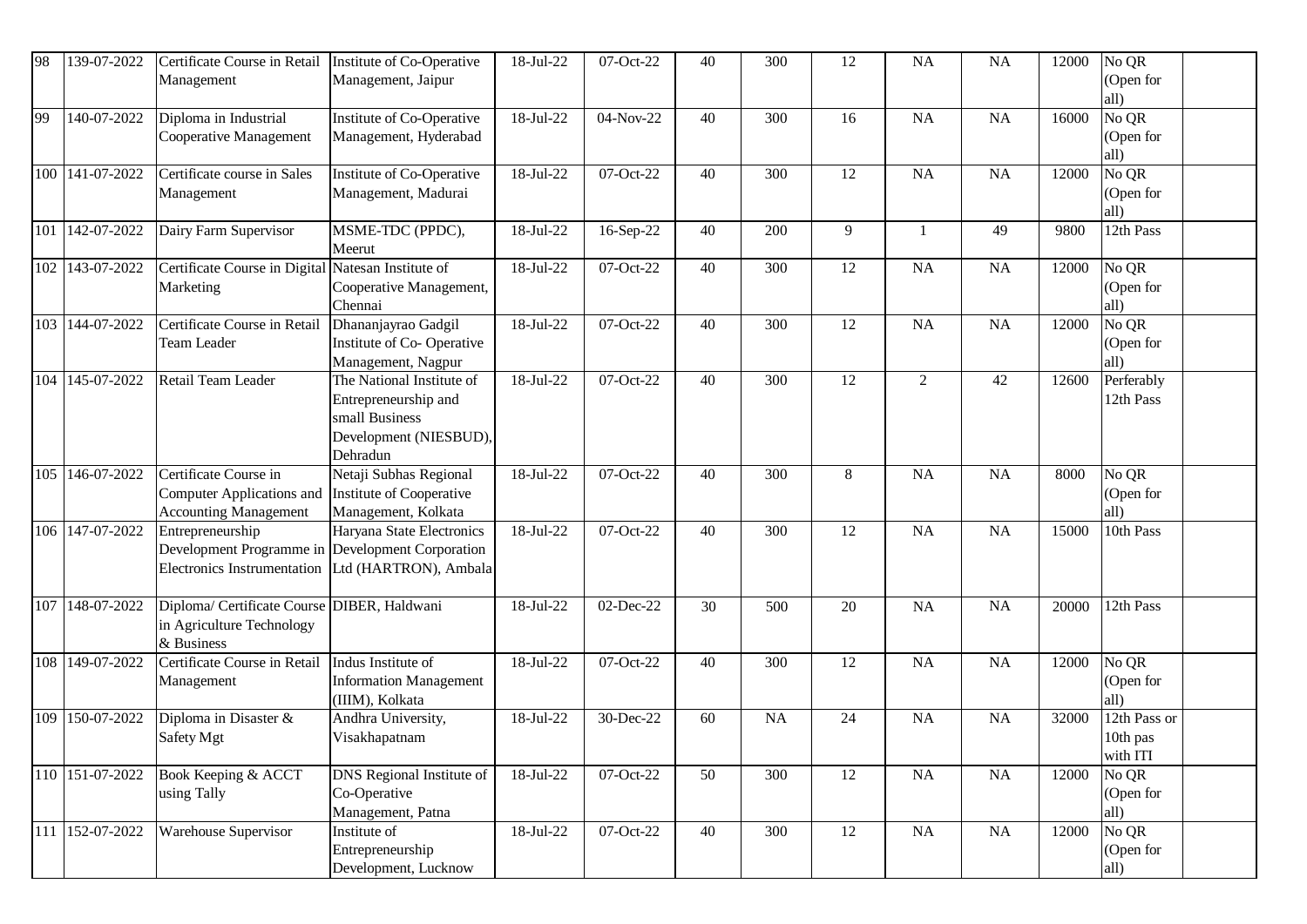| $\overline{1}12$ | 153-07-2022     | Cert Course in Retail<br>Management                     | Institute of Co-Operative<br>Management, Dehradun                                                         | 18-Jul-22                  | 07-Oct-22 | 50   | 350              | 12              | <b>NA</b>       | NA              | 12000 | $\overline{{\rm No}\, {\rm QR}}$<br>(Open for<br>all) |  |
|------------------|-----------------|---------------------------------------------------------|-----------------------------------------------------------------------------------------------------------|----------------------------|-----------|------|------------------|-----------------|-----------------|-----------------|-------|-------------------------------------------------------|--|
|                  | 113 154-07-2022 | Certificate Course in<br>Entrepreneurship               | Regional Institute of<br>Cooperative Management,<br>Bagalore                                              | $18-Jul-22$                | 07-Oct-22 | 40   | 200              | $\overline{12}$ | $\overline{NA}$ | $\overline{NA}$ | 12000 | No QR<br>(Open for<br>all)                            |  |
|                  | 114 155-07-2022 | Web Developer                                           | The National Institute of<br>Entrepreneurship and<br>small Business<br>Development (NIESBUD),<br>Noida    | 18-Jul-22                  | 07-Oct-22 | 40   | 300              | 12              | $\overline{2}$  | 42              | 12600 | 12th Pass<br>with flair<br>with<br>computers          |  |
| 115              | 156-07-2022     | Certificate course in Sales<br>Management               | Regional Institute of<br>Cooperative Management,<br>Chandigarh                                            | 18-Jul-22                  | 07-Oct-22 | 40   | 300              | 12              | <b>NA</b>       | NA              | 12000 | $\overline{{N}_0$ QR<br>(Open for<br>all)             |  |
|                  | 116 157-07-2022 | Certified Multimedia<br>Developer                       | National Institute of<br>Electronics & Information<br>Technology (NIELIT),<br>New Delhi                   | $18-Jul-22$                | 07-Oct-22 | 40   | 300              | 12              | $\overline{2}$  | 42              | 13662 | 12th Pass<br>with flair<br>with<br>computers          |  |
|                  |                 |                                                         |                                                                                                           |                            |           | 1180 |                  |                 |                 |                 |       |                                                       |  |
| 117              | 158-08-2022     | Certificate Course in Retail                            | The National Institute of                                                                                 | <b>Aug-22</b><br>01-Aug-22 | 21-Oct-22 | 40   | 300              | 12              | $\overline{2}$  | 42              | 12600 | Perferably                                            |  |
|                  |                 | Entrepreneurs                                           | Entrepreneurship and<br>small Business<br>Development (NIESBUD),<br>Noida                                 |                            |           |      |                  |                 |                 |                 |       | 12th Pass                                             |  |
|                  | 118 159-08-2022 | Certified Multimedia<br>Developer                       | National Institute of<br>Electronics & Information<br>Technology (NIELIT),<br>Chandigarh                  | 01-Aug-22                  | 21-Oct-22 | 50   | 300              | 12              | $\overline{2}$  | 42              | 13662 | 12th Pass<br>with flair<br>with<br>computers          |  |
| 119              | 160-08-2022     | Diploma in Yoga                                         | Andhra University,<br>Visakhapatnam                                                                       | 01-Aug-22                  | 21-Oct-22 | 40   | 300              | 12              | <b>NA</b>       | NA              | 20000 | 10th Pass                                             |  |
| 120              | 161-08-2022     | Certificate Course in<br>Financial Accounting<br>System | Indira Gandhi Institute of<br>Cooperative Management,<br>Lucknow                                          | $01-Aug-22$                | 21-Oct-22 | 50   | $\overline{300}$ | $\overline{12}$ | $\overline{NA}$ | $\overline{NA}$ | 12000 | No QR<br>(Open for<br>all)                            |  |
| 121              | 162-08-2022     | Certificate Course on<br><b>General Awareness</b>       | Institute of Co-Operative<br>Management, Hyderabad                                                        | 01-Aug-22                  | 21-Oct-22 | 30   | 300              | 12              | NA              | NA              | 12000 | No QR<br>(Open for<br>all)                            |  |
| 122              | 163-08-2022     | Retail Team Leader                                      | The National Institute of<br>Entrepreneurship and<br>small Business<br>Development (NIESBUD),<br>Dehradun | $01-Aug-22$                | 21-Oct-22 | 40   | 300              | $\overline{12}$ | $\overline{2}$  | 42              | 12600 | Perferably<br>12th Pass                               |  |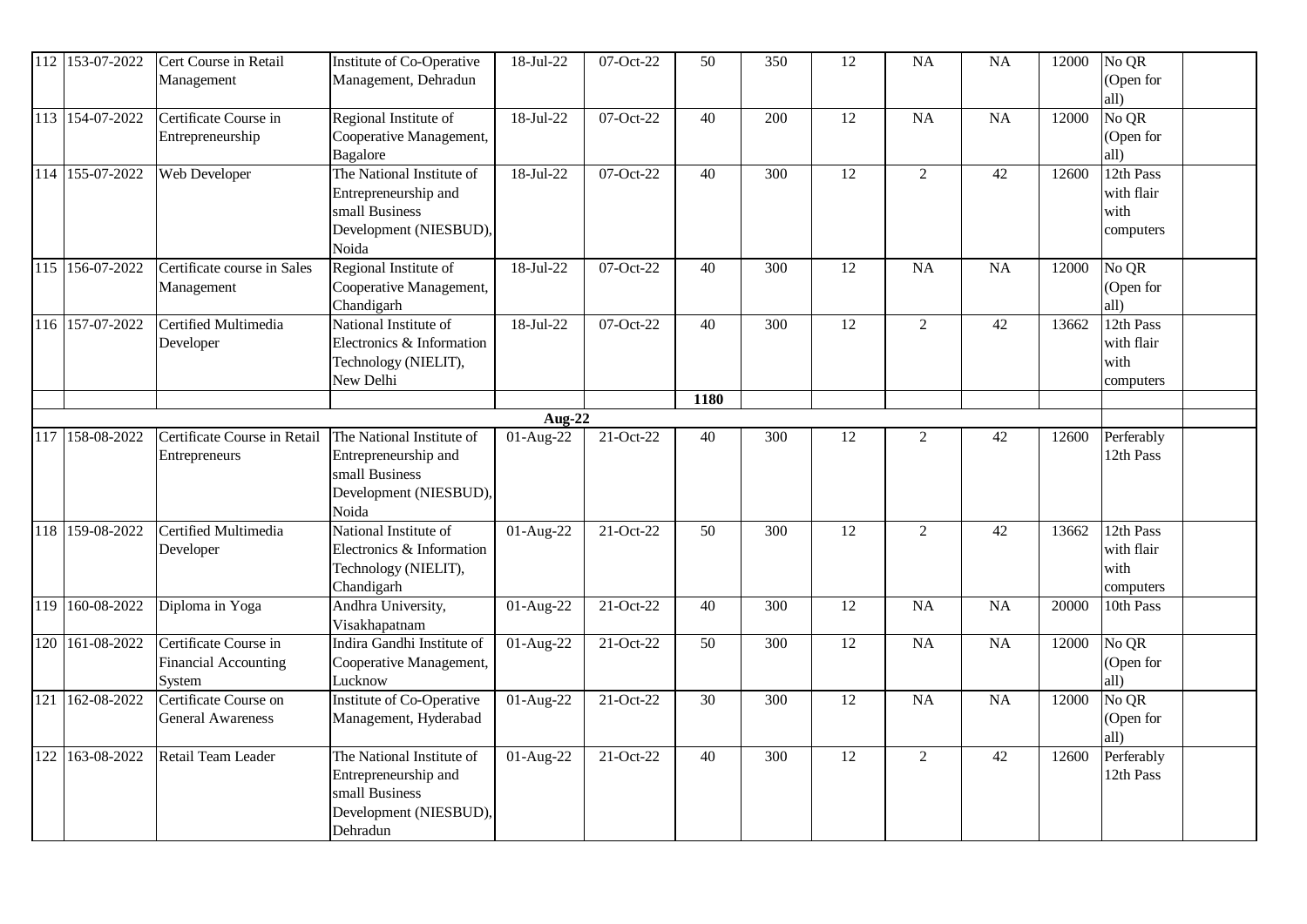| 123 | 164-08-2022     | Entrepreneurship<br>Development Programme in Development Corporation<br><b>Electronics Instrumentation</b> | Haryana State Electronics<br>Ltd (HARTRON), Ambala                                              | 01-Aug-22               | 21-Oct-22   | 40 | 300 | 12              | <b>NA</b>      | NA              | 15000 | 10th Pass                                      |
|-----|-----------------|------------------------------------------------------------------------------------------------------------|-------------------------------------------------------------------------------------------------|-------------------------|-------------|----|-----|-----------------|----------------|-----------------|-------|------------------------------------------------|
| 124 | 165-08-2022     | Facilities Housekeeping<br>Supervisor                                                                      | Regional Institute of<br>Cooperative Management,<br>Chandigarh                                  | 01-Aug-22               | 13-Jan-23   | 50 | 480 | 24              | <b>NA</b>      | NA              | 24000 | No QR<br>(Open for<br>all)                     |
| 125 | 166-08-2022     | Book Keeping & ACCT<br>using Tally                                                                         | Institute of Co-Operative<br>Management, Jaipur                                                 | 22-Aug-22               | 11-Nov-22   | 40 | 300 | 12              | <b>NA</b>      | NA              | 12000 | No QR<br>(Open for<br>all)                     |
|     | 126 167-08-2022 | Diploma in Travel &<br>Tourism                                                                             | <b>Enterprise Development</b><br>Institute, Kolkata                                             | 22-Aug-22               | 09-Dec-22   | 40 | 380 | $\overline{16}$ | $\overline{2}$ | $\overline{42}$ | 15960 | No QR<br>(Open for<br>all)                     |
| 127 | 168-08-2022     | Certificate Course in Retail<br>Management                                                                 | Madhusudan Institute of<br>Cooperative Management,<br>Bhubaneswar                               | 22-Aug-22               | $11-Nov-22$ | 40 | 300 | $\overline{12}$ | NA             | $\overline{NA}$ | 12000 | No QR<br>(Open for<br>all)                     |
| 128 | 159-08-2022     | Diploma in Industrial<br>Cooperative Management                                                            | Netaji Subhas Regional<br>Institute of Cooperative<br>Management, Kolkata                       | 22-Aug-22               | 11-Nov-22   | 30 | 300 | 12              | <b>NA</b>      | NA              | 12000 | No QR<br>(Open for<br>all)                     |
| 129 | 170-08-2022     | Yoga Instructor Course                                                                                     | MSME-TDC (PPDC),<br>Meerut                                                                      | $\overline{22}$ -Aug-22 | 21-Oct-22   | 40 | 200 | 9               | $\mathbf{1}$   | 49              | 9800  | 8th Pass                                       |
| 130 | 171-08-2022     | Certificate Course in Retail<br>Team Leader                                                                | Regional Institute of<br>Cooperative Management,<br><b>Bagalore</b>                             | 22-Aug-22               | 11-Nov-22   | 40 | 300 | 12              | <b>NA</b>      | NA              | 12000 | $\overline{\text{No}}$ QR<br>(Open for<br>all) |
| 131 | 172-08-2022     | Certificate Course in Sales<br>Management                                                                  | Institute of Co-Operative<br>Management, Dehradun                                               | 22-Aug-22               | 11-Nov-22   | 50 | 300 | 12              | <b>NA</b>      | NA              | 12000 | No QR<br>(Open for<br>all)                     |
|     | 132 173-08-2022 | Certificate Course in Small<br><b>Business/Rural</b><br>Entrepreneurship                                   | Institute of Co-Operative<br>Management, Hyderabad                                              | 22-Aug-22               | 09-Dec-22   | 40 | 400 | 16              | NA             | $\overline{NA}$ | 12000 | No QR<br>(Open for<br>all)                     |
|     | 133 174-08-2022 | NIELIT 'O' Level                                                                                           | National Institute of<br>Electronics & Information<br>Technology (NIELIT),<br><b>Bubneshwar</b> | 22-Aug-22               | 17-Feb-23   | 50 | 520 | 26              | $\overline{2}$ | 42              | 25460 | 12th Pass or<br>10th pas<br>with ITI           |
| 134 | 175-08-2022     | NIELIT 'O' Level                                                                                           | National Institute of<br>Electronics & Information<br>Technology (NIELIT),<br>Kolkata           | 22-Aug-22               | 17-Feb-23   | 50 | 520 | 26              | $\overline{2}$ | 42              | 25460 | 12th Pass or<br>10th pas<br>with ITI           |
| 135 | 176-08-2022     | Storekeeper                                                                                                | Institute of<br>Entrepreneurship<br>Development, Dehradun                                       | 22-Aug-22               | 11-Nov-22   | 40 | 300 | 12              | <b>NA</b>      | NA              | 12000 | $\overline{\text{No}}$ QR<br>(Open for<br>all) |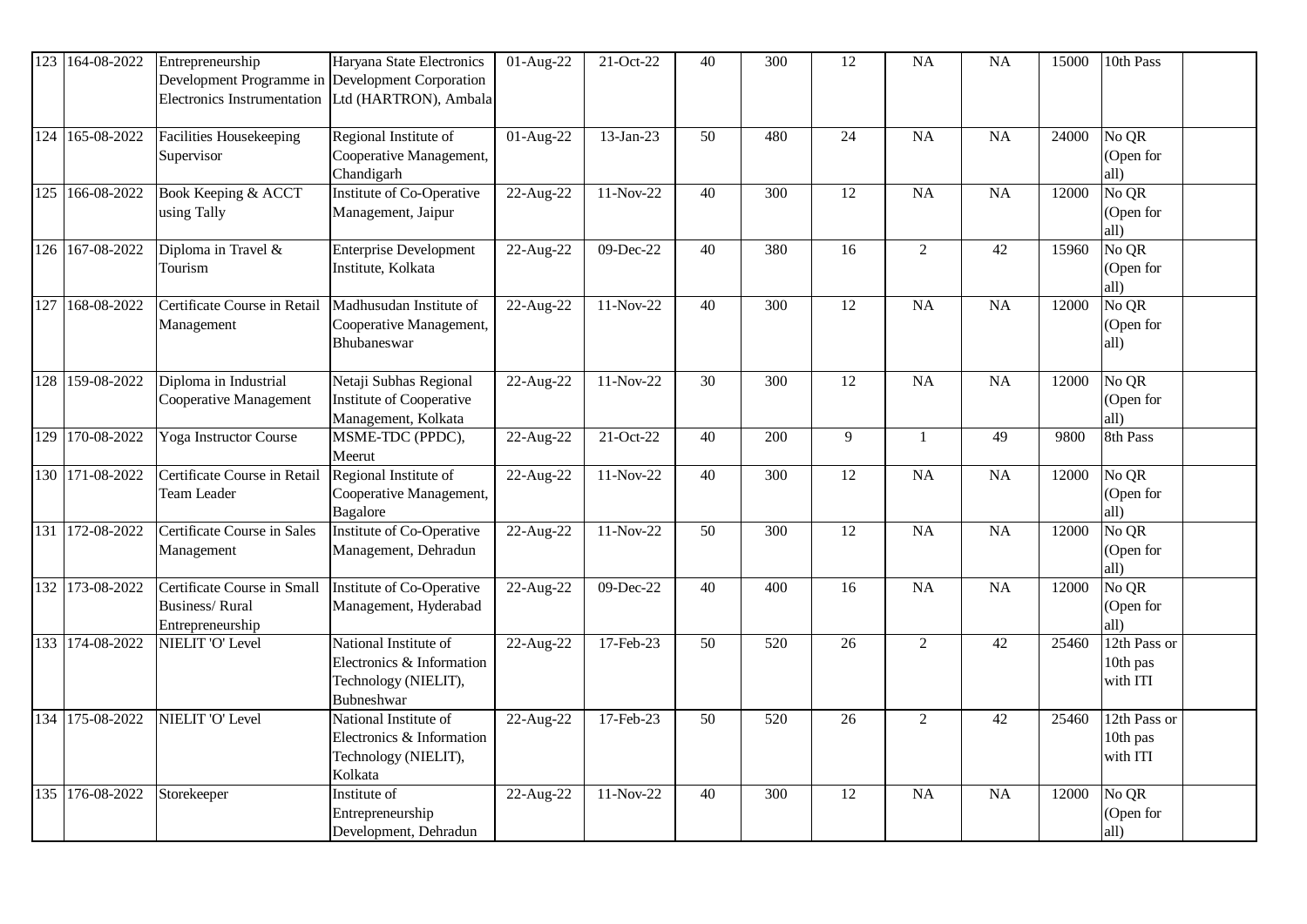|     | 136 177-08-2022 | NIELIT 'O' Level                                                        | National Institute of<br>Electronics & Information<br>Technology (NIELIT),<br>Patna      | 22-Aug-22 | 17-Feb-23   | 50   | 520 | 26 | $\overline{2}$ | 42        | 25460 | 12th Pass or<br>10th pas<br>with ITI |
|-----|-----------------|-------------------------------------------------------------------------|------------------------------------------------------------------------------------------|-----------|-------------|------|-----|----|----------------|-----------|-------|--------------------------------------|
|     | 137 178-08-2022 | NIELIT 'O' Level                                                        | National Institute of<br>Electronics & Information<br>Technology (NIELIT),<br>Lucknow    | 22-Aug-22 | 17-Feb-23   | 50   | 520 | 26 | $\overline{2}$ | 42        | 25460 | 12th Pass or<br>10th pas<br>with ITI |
|     | 138 179-08-2022 | NIELIT 'O' Level                                                        | National Institute of<br>Electronics & Information<br>Technology (NIELIT),<br>Chennai    | 22-Aug-22 | 17-Feb-23   | 50   | 520 | 26 | $\overline{2}$ | 42        | 25460 | 12th Pass or<br>10th pas<br>with ITI |
| 139 | 180-08-2022     | NIELIT 'O' Level                                                        | National Institute of<br>Electronics & Information<br>Technology (NIELIT),<br>New Delhi  | 22-Aug-22 | 17-Feb-23   | 50   | 520 | 26 | $\overline{2}$ | 42        | 25460 | 12th Pass or<br>10th pas<br>with ITI |
|     | 140 181-08-2022 | NIELIT 'O' Level                                                        | National Institute of<br>Electronics & Information<br>Technology (NIELIT),<br>Jammu      | 22-Aug-22 | 17-Feb-23   | 50   | 520 | 26 | $\overline{2}$ | 42        | 25460 | 12th Pass or<br>10th pas<br>with ITI |
| 141 | 182-08-2022     | NIELIT 'O' Level                                                        | National Institute of<br>Electronics & Information<br>Technology (NIELIT),<br>Chandigarh | 22-Aug-22 | 17-Feb-23   | 50   | 520 | 26 | $\overline{2}$ | 42        | 25460 | 12th Pass or<br>10th pas<br>with ITI |
|     | 142 183-08-2022 | Diploma in Marketing &<br><b>Sales Management</b>                       | Regional Institute of<br>Cooperative Management,<br>Chandigarh                           | 22-Aug-22 | 11-Nov-22   | 40   | 300 | 12 | NA             | <b>NA</b> | 12000 | No QR<br>(Open for<br>all)           |
|     |                 |                                                                         |                                                                                          |           |             | 1140 |     |    |                |           |       |                                      |
|     |                 |                                                                         |                                                                                          | $Sep-22$  |             |      |     |    |                |           |       |                                      |
|     | 143 184-09-2022 | Certificate Course in Fire &<br><b>Industrial Safety</b><br>Engineering | Andhra University,<br>Visakhapatnam                                                      | 05-Sep-22 | 25-Nov-22   | 60   | 300 | 12 | <b>NA</b>      | <b>NA</b> | 20000 | 10th Pass                            |
| 144 | 185-09-2022     | Certificate Course in Retail<br>Management                              | <b>DNS</b> Regional Institute of<br>Co-Operative<br>Management, Patna                    | 05-Sep-22 | 25-Nov-22   | 40   | 300 | 12 | NA             | NA        | 12000 | No QR<br>(Open for<br>all)           |
|     | 145 186-09-2022 | Diploma in Marketing &<br>Sales Management                              | Udaybhansinhji Regional<br>Institute of Co-Operative<br>Management,<br>Gandhinagar       | 05-Sep-22 | 25-Nov-22   | 40   | 300 | 12 | NA             | NA        | 12000 | No QR<br>(Open for<br>all)           |
|     | 146 187-09-2022 | Diploma in Industrial<br>Cooperative Management                         | Institute of Co-Operative<br>Management, Jaipur                                          | 05-Sep-22 | 25-Nov-22   | 40   | 300 | 12 | <b>NA</b>      | NA        | 12000 | No QR<br>(Open for<br>all)           |
| 147 | 188-09-2022     | Dairy Farm Supervisor                                                   | MSME-TDC (PPDC),<br>Meerut                                                               | 05-Sep-22 | $04-Nov-22$ | 40   | 200 | 9  |                | 49        | 9800  | 12th Pass                            |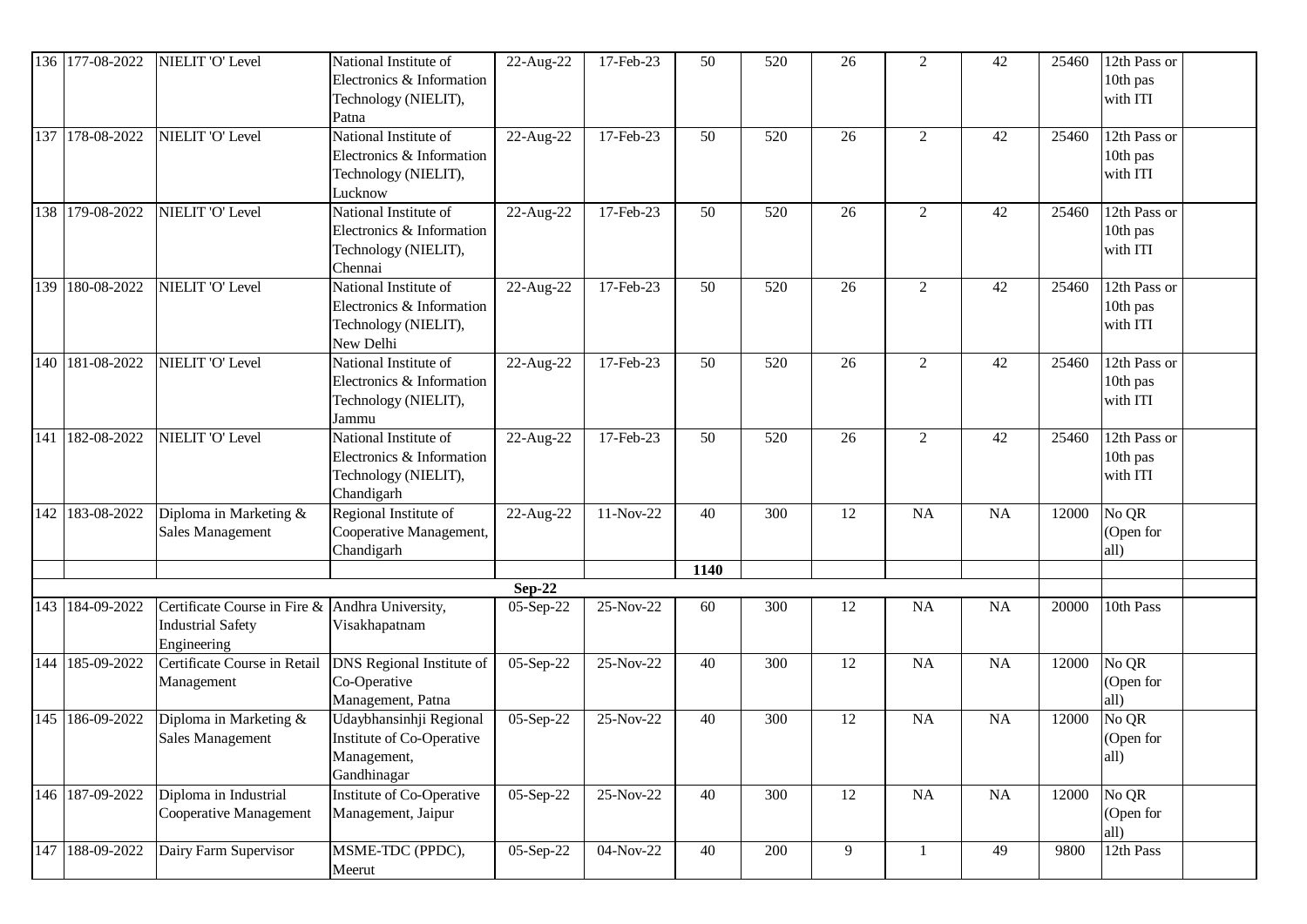| 148 | 189-09-2022     | <b>Fitness Trainer</b>                             | MSME-TDC (PPDC),<br>Meerut                                                                             | 05-Sep-22 | 04-Nov-22     | 40              | 200              | 9               | -1             | 49              | 9800  | 10th Pass                                    |           |
|-----|-----------------|----------------------------------------------------|--------------------------------------------------------------------------------------------------------|-----------|---------------|-----------------|------------------|-----------------|----------------|-----------------|-------|----------------------------------------------|-----------|
|     | 149 190-09-2022 | Diploma in Export and<br><b>Import Mgt</b>         | <b>Enterprise Development</b><br>Institute, Kolkata                                                    | 05-Sep-22 | 23-Dec-22     | $\overline{40}$ | 380              | $\overline{16}$ | $\overline{2}$ | $\overline{42}$ | 15960 | No QR<br>(Open for<br>all)                   |           |
|     | 150 191-09-2022 | CHM 'O' Level                                      | National Institute of<br>Electronics & Information<br>Technology (NIELIT),<br>New Delhi                | 19-Sep-22 | 03-Feb-23     | 50              | 400              | 20              | $\overline{2}$ | 42              | 21900 | 12th Pass or<br>10th pas<br>with ITI         |           |
|     | 151 192-09-2022 | Entrepreneurship<br>Development Programme<br>(EDP) | The National Institute of<br>Entrepreneurship and<br>small Business<br>Development (NIESBUD),<br>Noida | 19-Sep-22 | $09 - Dec-22$ | 40              | 300              | 12              | $\overline{2}$ | 42              | 12600 | 10th Pass                                    |           |
|     | 152 193-09-2022 | Warehouse Supervisor                               | Institute of<br>Entrepreneurship<br>Development, Dehradun                                              | 19-Sep-22 | 09-Dec-22     | 40              | 300              | 12              | NA             | <b>NA</b>       | 12000 | No QR<br>(Open for<br>all)                   |           |
|     | 153 194-09-2022 | Certified Multimedia<br>Developer                  | National Institute of<br>Electronics & Information<br>Technology (NIELIT),<br>Kolkata                  | 19-Sep-22 | 09-Dec-22     | 40              | 300              | 12              | $\overline{2}$ | 42              | 13662 | 12th Pass<br>with flair<br>with<br>computers |           |
|     | 154 195-09-2022 | Certified Multimedia<br>Developer                  | National Institute of<br>Electronics & Information<br>Technology (NIELIT),<br>Aurangabad               | 19-Sep-22 | 09-Dec-22     | 40              | 300              | 12              | $\overline{2}$ | 42              | 13662 | 12th Pass<br>with flair<br>with<br>computers |           |
|     | 155 196-09-2022 | Certified Multimedia<br>Developer                  | National Institute of<br>Electronics & Information<br>Technology (NIELIT),<br>Lucknow                  | 19-Sep-22 | 09-Dec-22     | 40              | $\overline{300}$ | 12              | $\overline{2}$ | 42              | 13662 | 12th Pass<br>with flair<br>with<br>computers | Cancelled |
|     | 156 197-09-2022 | Electrical/Electronic<br>Technician                | Haryana State Electronics<br><b>Development Corporation</b><br>Ltd (HARTRON), Ambala                   | 19-Sep-22 | 09-Dec-22     | 40              | 300              | 12              | NA             | NA              | 5500  | No QR<br>(Open for<br>all)                   |           |
|     | 157 198-09-2022 | Certified Multimedia<br>Developer                  | National Institute of<br>Electronics & Information<br>Technology (NIELIT),<br>Bubneshwar               | 19-Sep-22 | $09-Dec-22$   | $\overline{40}$ | $\overline{300}$ | $\overline{12}$ | $\overline{2}$ | $\overline{42}$ | 13662 | 12th Pass<br>with flair<br>with<br>computers |           |
|     | 158 199-09-2022 | Diploma in Industrial<br>Cooperative Management    | Regional Institute of<br>Cooperative Management,<br>Chandigarh                                         | 19-Sep-22 | 09-Dec-22     | 40              | 300              | 12              | <b>NA</b>      | <b>NA</b>       | 12000 | No QR<br>(Open for<br>all)                   |           |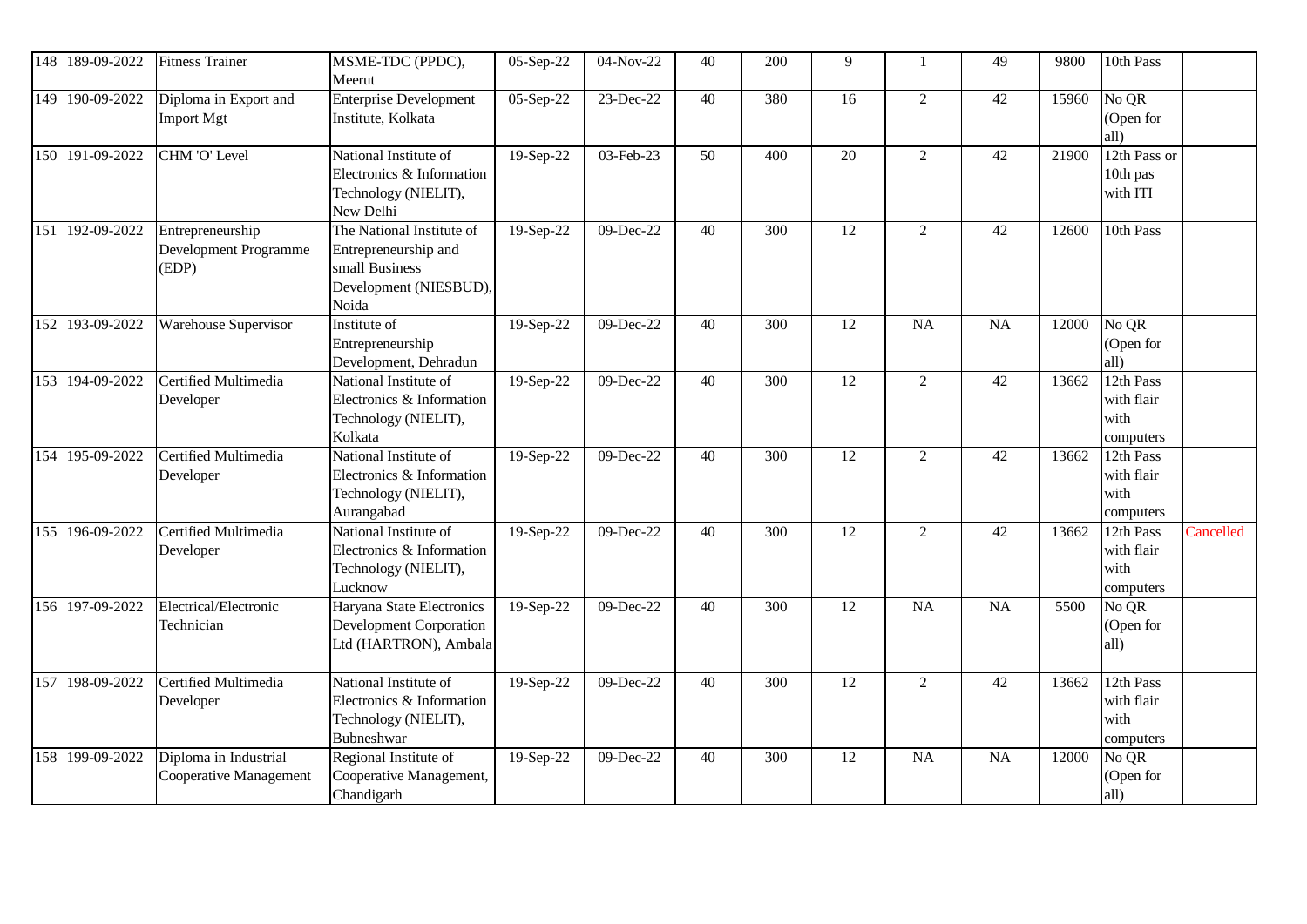|     | 159 200-09-2022 | Web Developer                              | The National Institute of<br>Entrepreneurship and<br>small Business<br>Development (NIESBUD),<br>Dehradun | 19-Sep-22                  | 09-Dec-22 | 40  | 300 | 12     | $\overline{2}$ | 42        | 12600 | 12th Pass<br>with flair<br>with<br>computers  |
|-----|-----------------|--------------------------------------------|-----------------------------------------------------------------------------------------------------------|----------------------------|-----------|-----|-----|--------|----------------|-----------|-------|-----------------------------------------------|
|     | 160 201-09-2022 | Book Keeping & ACCT<br>using Tally         | Regional Institute of<br>Cooperative Management,<br>Bagalore                                              | 19-Sep-22                  | 09-Dec-22 | 40  | 300 | 12     | <b>NA</b>      | NA        | 12000 | No QR<br>(Open for<br>all)                    |
| 161 | 202-09-2022     | Storekeeper                                | Institute of<br>Entrepreneurship<br>Development, Lucknow                                                  | 19-Sep-22                  | 09-Dec-22 | 40  | 300 | 12     | <b>NA</b>      | NA        | 12000 | No QR<br>(Open for<br>all)                    |
|     |                 |                                            |                                                                                                           |                            |           | 790 |     |        |                |           |       |                                               |
|     | 162 203-10-2022 | Certificate Course in Retail<br>Management | Udaybhansinhji Regional<br>Institute of Co-Operative<br>Management,<br>Gandhinagar                        | <b>Oct-22</b><br>03-Oct-22 | 23-Dec-22 | 40  | 300 | 12     | NA             | <b>NA</b> | 12000 | No QR<br>(Open for<br>all)                    |
|     | 163 204-10-2022 | CHM 'O' Level                              | National Institute of<br>Electronics & Information<br>Technology (NIELIT),<br>Jammu                       | 03-Oct-22                  | 17-Feb-23 | 50  | 400 | 20     | $\overline{2}$ | 42        | 21900 | 12th Pass or<br>10th pas<br>with ITI          |
|     | 164 205-10-2022 | CHM 'O' Level                              | National Institute of<br>Electronics & Information<br>Technology (NIELIT),<br>Chennai                     | $03-Oct-22$                | 17-Feb-23 | 50  | 400 | 20     | $\overline{2}$ | 42        | 21900 | 12th Pass or<br>10th pas<br>with ITI          |
|     | 165 206-10-2022 | Front Office Executive                     | Regional Institute of<br>Cooperative Management,<br>Chandigarh                                            | $\overline{03-Oct-22}$     | 17-Feb-23 | 50  | 240 | 12     | <b>NA</b>      | <b>NA</b> | 12000 | $\overline{{\rm No}}$ QR<br>(Open for<br>all) |
|     | 166 207-10-2022 | CHM 'O' Level                              | National Institute of<br>Electronics & Information<br>Technology (NIELIT),<br>Lucknow                     | 03-Oct-22                  | 17-Feb-23 | 50  | 400 | 20     | $\overline{2}$ | 42        | 21900 | 12th Pass or<br>10th pas<br>with ITI          |
| 167 | 208-10-2022     | Retail Team Leader                         | The National Institute of<br>Entrepreneurship and<br>small Business<br>Development (NIESBUD),<br>Noida    | 03-Oct-22                  | 23-Dec-22 | 40  | 300 | 12     | 2              | 42        | 12600 | Perferably<br>12th Pass                       |
|     | 168 209-10-2022 | CHM 'O' Level                              | National Institute of<br>Electronics & Information<br>Technology (NIELIT),<br>Bubneshwar                  | 03-Oct-22                  | 17-Feb-23 | 50  | 400 | 20     | 2              | 42        | 21900 | 12th Pass or<br>10th pas<br>with ITI          |
|     | 169 210-10-2022 | Diploma in Marketing &<br>Sales Management | DNS Regional Institute of<br>Co-Operative<br>Management, Patna                                            | 03-Oct-22                  | 23-Dec-22 | 50  | 300 | $12\,$ | NA             | NA        | 12000 | No QR<br>(Open for<br>all)                    |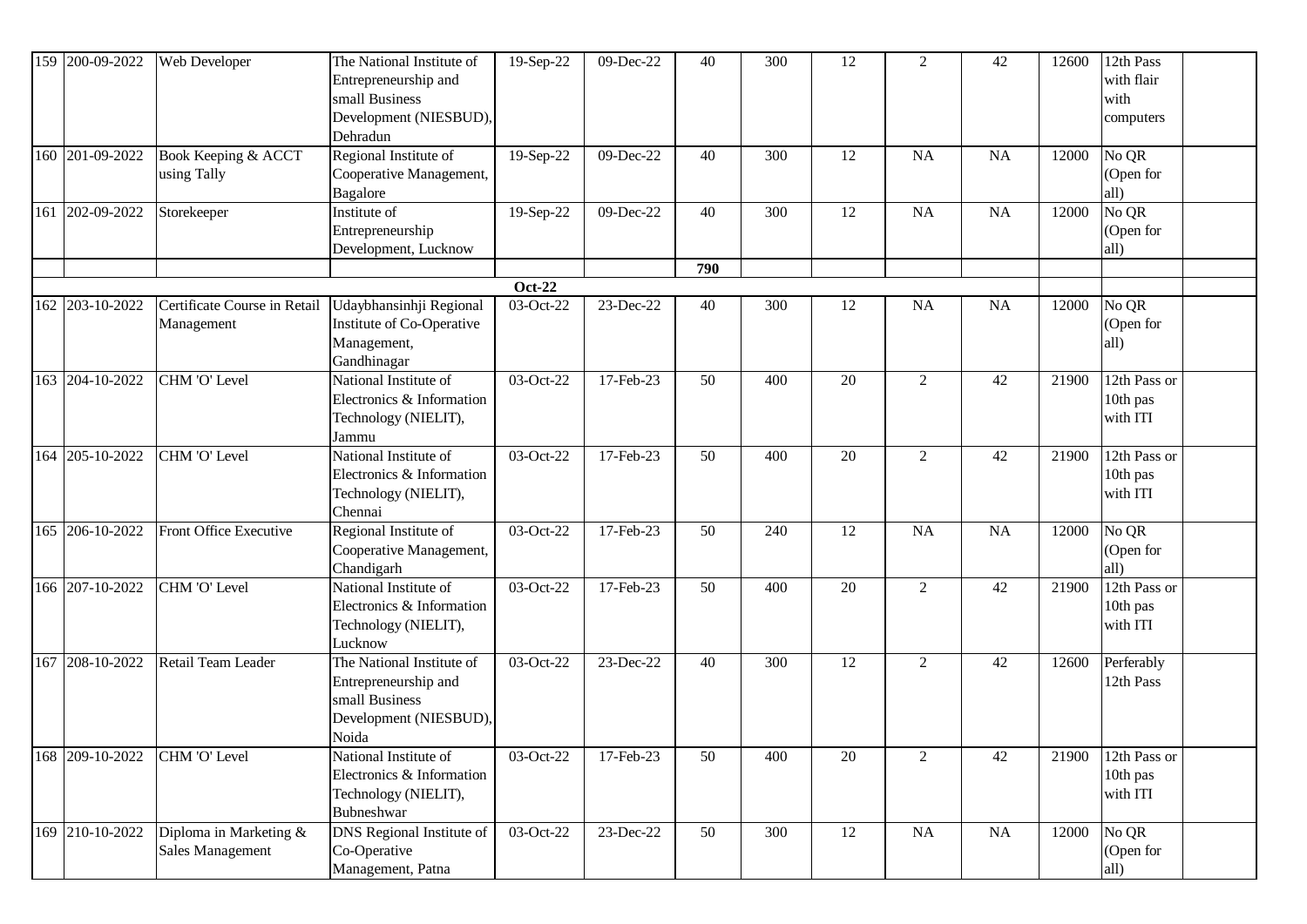| $\overline{170}$ 211-10-2022 | Certificate Course in Small<br><b>Business/Rural</b><br>Entrepreneurship              | Dhananjayrao Gadgil<br>Institute of Co-Operative<br>Management, Nagpur                   | 03-Oct-22     | 20-Jan-23 | 40              | 400              | 16              | <b>NA</b>      | NA              | 1600  | No QR<br>(Open for<br>all)                   |
|------------------------------|---------------------------------------------------------------------------------------|------------------------------------------------------------------------------------------|---------------|-----------|-----------------|------------------|-----------------|----------------|-----------------|-------|----------------------------------------------|
| 171 212-10-2022              | Diploma in<br>Entrepreneurship<br>Development and Small<br><b>Business Management</b> | <b>Enterprise Development</b><br>Institute, Kolkata                                      | 03-Oct-22     | 03-Feb-23 | 40              | 380              | $\overline{18}$ | $\overline{2}$ | $\overline{42}$ | 15960 | No QR<br>(Open for<br>all)                   |
| 172 213-10-2022              | Certificate Course in Retail<br>Management                                            | Indira Gandhi Institute of<br>Cooperative Management,<br>Lucknow                         | 03-Oct-22     | 23-Dec-22 | 50              | 300              | 12              | <b>NA</b>      | NA              | 12000 | No QR<br>(Open for<br>all)                   |
| 173 214-10-2022              | CHM 'O' Level                                                                         | National Institute of<br>Electronics & Information<br>Technology (NIELIT),<br>Patna      | 03-Oct-22     | 17-Feb-23 | $\overline{50}$ | $\overline{400}$ | $\overline{20}$ | $\overline{2}$ | $\overline{42}$ | 21900 | 12th Pass or<br>10th pas<br>with ITI         |
| 174 215-10-2022              | Diploma in Industrial<br>Cooperative Management                                       | Institute of Co-Operative<br>Management, Dehradun                                        | 03-Oct-22     | 23-Dec-22 | 40              | 300              | 12              | <b>NA</b>      | NA              | 12000 | No QR<br>(Open for<br>all)                   |
| 175 216-10-2022              | CHM 'O' Level                                                                         | National Institute of<br>Electronics & Information<br>Technology (NIELIT),<br>Chandigarh | 03-Oct-22     | 17-Feb-23 | 50              | 400              | 20              | $\overline{2}$ | 42              | 21900 | 12th Pass or<br>10th pas<br>with ITI         |
| 176 217-10-2022              | Dairy Farm Supervisor                                                                 | MSME-TDC (PPDC),<br>Meerut                                                               | 03-Oct-22     | 02-Dec-22 | 40              | 200              | 9               | 1              | 49              | 8400  | 12th Pass                                    |
| 177 218-10-2022              | Diploma in Industrial<br>Cooperative Management                                       | Natesan Institute of<br>Cooperative Management,<br>Chennai                               | 03-Oct-22     | 23-Dec-22 | 40              | 300              | 12              | <b>NA</b>      | NA              | 12000 | No QR<br>(Open for<br>all)                   |
| 178 219-10-2022              | Repair Maint of<br>Radio, TV, DVD, Home<br>appliances                                 | Haryana State Electronics<br><b>Development Corporation</b><br>Ltd (HARTRON), Ambala     | 03-Oct-22     | 23-Dec-22 | 40              | 300              | 12              | <b>NA</b>      | NA              | 7700  | No QR<br>(Open for<br>all)                   |
| 179 220-10-2022              | Innovations and<br>Agrigusiness Management                                            | <b>VAMNICOM &amp;</b><br>CICTAB, Pune                                                    | 03-Oct-22     | 25-Nov-22 | 30              | 200              | 8               | NA             | NA              | 8000  | 10th Pass                                    |
| 180 221-10-2022              | Certified Multimedia<br>Developer                                                     | National Institute of<br>Electronics & Information<br>Technology (NIELIT),<br>Chandigarh | 03-Oct-22     | 23-Dec-22 | 40              | 300              | 12              | $\overline{2}$ | 42              | 13662 | 12th Pass<br>with flair<br>with<br>computers |
| 181 222-10-2022              | Storekeeper                                                                           | Institute of<br>Entrepreneurship<br>Development, Dehradun                                | 03-Oct-22     | 23-Dec-22 | 40              | 300              | 12              | <b>NA</b>      | NA              | 12000 | No QR<br>(Open for<br>all)                   |
|                              |                                                                                       |                                                                                          | <b>Nov-22</b> |           | 880             |                  |                 |                |                 |       |                                              |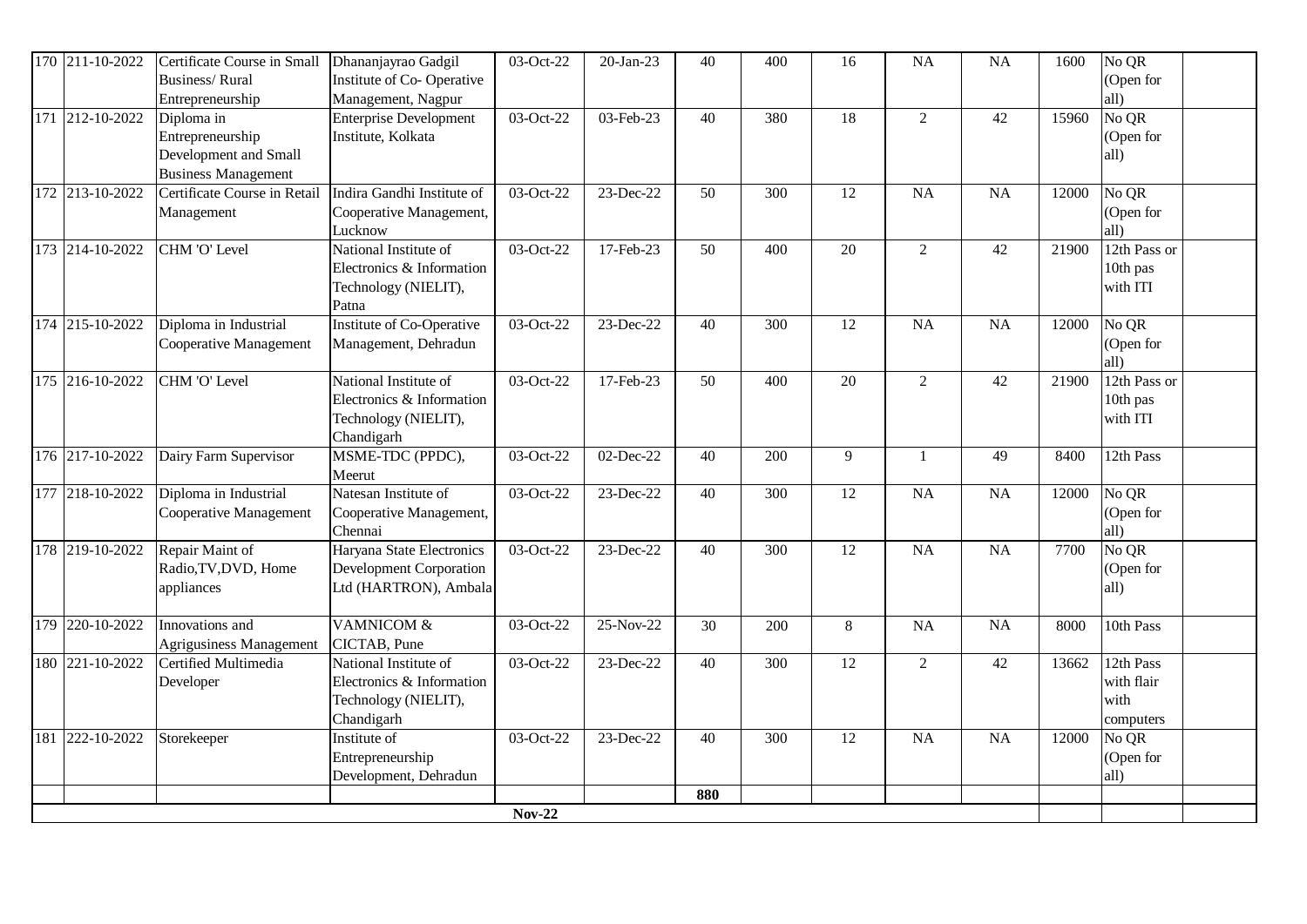| 182 223-11-2022 | <b>Cyber Security</b>                                                              | Andhra University,<br>Visakhapatnam                                                                    | 07-Nov-22   | 27-Jan-23    | 60 | 300 | 12 | NA             | <b>NA</b> | 20000 | Passed 12th<br>Knowledge                     |
|-----------------|------------------------------------------------------------------------------------|--------------------------------------------------------------------------------------------------------|-------------|--------------|----|-----|----|----------------|-----------|-------|----------------------------------------------|
|                 |                                                                                    |                                                                                                        |             |              |    |     |    |                |           |       | computer                                     |
| 183 224-11-2022 | Diploma in Industrial<br>Cooperative Management                                    | Institute of Co-Operative<br>Management, Bhopal                                                        | 07-Nov-22   | 27-Jan-23    | 40 | 300 | 12 | NA             | NA        | 12000 | No QR<br>(Open for<br>all)                   |
| 184 225-11-2022 | Certificate Course in Asst.<br><b>Catering Manager</b>                             | Food Craft Institute,<br>Visakhapatnam                                                                 | 07-Nov-22   | 24-Mar-23    | 50 | 475 | 20 | $\overline{2}$ | 42        | 19950 | 12th Pass                                    |
| 185 226-11-2022 | <b>Certified Multimedia</b><br>Developer                                           | National Institute of<br>Electronics & Information<br>Technology (NIELIT),<br>New Delhi                | 07-Nov-22   | $27-Jan-23$  | 40 | 300 | 12 | $\overline{2}$ | 42        | 13662 | 12th Pass<br>with flair<br>with<br>computers |
| 186 227-11-2022 | Certificate Course on<br><b>General Awareness</b>                                  | Institute of Co-Operative<br>Management, Jaipur                                                        | 07-Nov-22   | 27-Jan-23    | 30 | 300 | 12 | NA             | NA        | 12000 | No QR<br>(Open for<br>all)                   |
| 187 228-11-2022 | Warehouse Supervisor                                                               | Institute of<br>Entrepreneurship<br>Development, Lucknow                                               | 07-Nov-22   | $27-Jan-23$  | 40 | 300 | 12 | NA             | NA        | 12000 | No QR<br>(Open for<br>all)                   |
| 188 229-11-2022 | Yoga Instructor Course                                                             | MSME-TDC (PPDC),<br>Meerut                                                                             | 07-Nov-22   | 06-Jan-23    | 40 | 200 | 9  |                | 49        | 9800  | 8th Pass                                     |
| 189 230-11-2022 | Certificate Course in<br>Computer Applications and<br><b>Accounting Management</b> | Regional Institute of<br>Cooperative Management,<br>Chandigarh                                         | 07-Nov-22   | 30-Dec-22    | 50 | 300 | 8  | NA             | NA        | 12000 | No QR<br>(Open for<br>all)                   |
| 190 231-11-2022 | Book Keeping & ACCT<br>using Tally                                                 | DNS Regional Institute of<br>Co-Operative<br>Management, Patna                                         | 07-Nov-22   | 27-Jan-23    | 50 | 300 | 12 | NA             | NA        | 12000 | No QR<br>(Open for<br>all)                   |
| 191 232-11-2022 | Certificate in Financial<br><b>Accounting System</b>                               | Indus Institute of<br><b>Information Management</b><br>(IIIM), Kolkata                                 | 07-Nov-22   | $27-Jan-23$  | 40 | 300 | 12 | <b>NA</b>      | NA        | 12000 | No QR<br>(Open for<br>all)                   |
| 192 233-11-2022 | Certificate Course in Small<br><b>Business/Rural</b><br>Entrepreneurship           | Netaji Subhas Regional<br>Institute of Cooperative<br>Management, Kolkata                              | 07-Nov-22   | 24-Feb-23    | 40 | 400 | 16 | <b>NA</b>      | <b>NA</b> | 16000 | No QR<br>(Open for<br>all)                   |
| 193 234-11-2022 | Web Developer                                                                      | The National Institute of<br>Entrepreneurship and<br>small Business<br>Development (NIESBUD),<br>Noida | 07-Nov-22   | 27-Jan-23    | 40 | 300 | 12 | $\overline{2}$ | 42        | 12600 | 12th Pass<br>with flair<br>with<br>computers |
| 194 235-11-2022 | Certificate Course in Web<br>Developer                                             | Regional Institute of<br>Cooperative Management,<br>Bagalore                                           | $07-Nov-22$ | 24-Feb-23    | 40 | 200 | 16 | NA             | NA        | 16000 | No QR<br>(Open for<br>all)                   |
| 195 236-11-2022 | Storekeeper                                                                        | Institute of<br>Entrepreneurship<br>Development, Lucknow                                               | 07-Nov-22   | $27$ -Jan-23 | 40 | 300 | 12 | NA             | NA        | 12000 | No QR<br>(Open for<br>all)                   |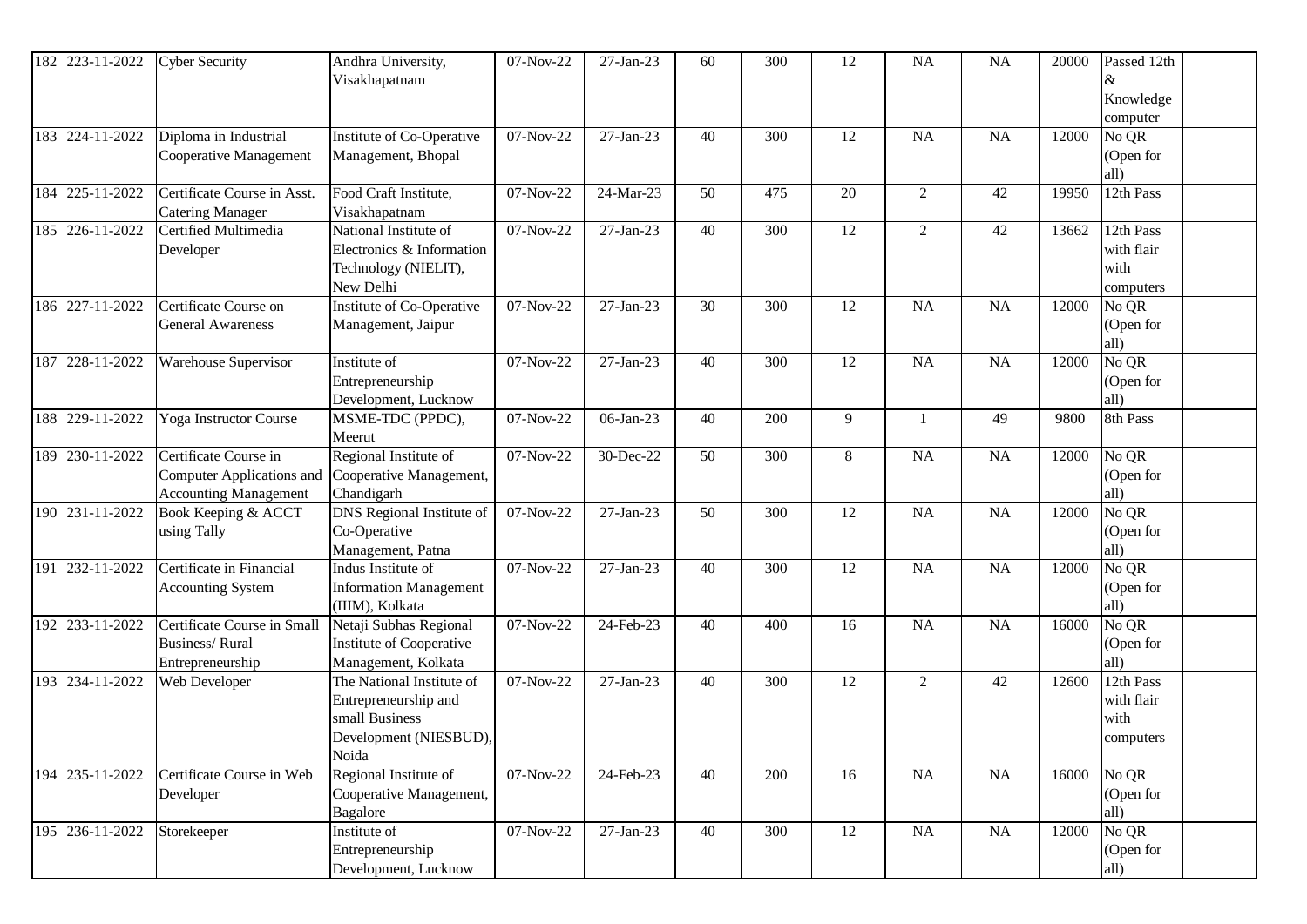|     | 196 237-11-2022 | Entrepreneurship<br>Development Programme in Development Corporation<br>Electronics Instrumentation   Ltd (HARTRON), Ambala | Haryana State Electronics                                                                                 | 07-Nov-22     | 27-Jan-23       | 40  | 300              | 12              | <b>NA</b>      | <b>NA</b>       | 15000        | 10th Pass                                      |  |
|-----|-----------------|-----------------------------------------------------------------------------------------------------------------------------|-----------------------------------------------------------------------------------------------------------|---------------|-----------------|-----|------------------|-----------------|----------------|-----------------|--------------|------------------------------------------------|--|
|     |                 |                                                                                                                             |                                                                                                           |               |                 |     |                  |                 |                |                 |              |                                                |  |
|     | 197 238-11-2022 | <b>Fitness Trainer</b>                                                                                                      | MSME-TDC (PPDC),<br>Meerut                                                                                | 07-Nov-22     | 06-Jan-23       | 40  | 200              | 9               | -1             | 49              | 9800         | 10th Pass                                      |  |
|     | 198 239-11-2022 | Certificate Course in Retail<br>Entrepreneurs                                                                               | The National Institute of<br>Entrepreneurship and<br>small Business<br>Development (NIESBUD),<br>Dehradun | 07-Nov-22     | 27-Jan-23       | 40  | 300              | 12              | $\overline{2}$ | 42              | 12600        | Perferably<br>12th Pass                        |  |
| 199 | 240-11-2022     | Jai Jawan Kisan Programme National Institute of                                                                             | Agricultural Extension<br>Mgt (MANAGE),<br>Hyderabad                                                      | 07-Nov-22     | $31 - Jul - 23$ | 25  | 750              | 38              | <b>NA</b>      | NA              | 47000        | 12th Pass                                      |  |
|     |                 |                                                                                                                             |                                                                                                           |               |                 | 745 |                  |                 |                |                 |              |                                                |  |
|     |                 |                                                                                                                             |                                                                                                           | <b>Dec-22</b> |                 |     |                  |                 |                |                 |              |                                                |  |
| 200 | 241-12-2022     | Certificate Course in Small<br><b>Business/Rural</b><br>Entrepreneurship                                                    | Institute of Co-Operative<br>Management, Bhopal                                                           | 05-Dec-22     | 24-Mar-23       | 40  | 400              | 16              | <b>NA</b>      | NA              | 16000        | $\overline{\text{No}}$ QR<br>(Open for<br>all) |  |
|     | 201 242-12-2022 | Diploma in Export and<br>Import Mgt                                                                                         | <b>Enterprise Development</b><br>Institute, Kolkata                                                       | 05-Dec-22     | 24-Mar-23       | 40  | 380              | 16              | $\overline{2}$ | 42              | 15960        | No QR<br>(Open for<br>all)                     |  |
|     | 202 243-12-2022 | <b>Certificate Course in Sales</b><br>Management                                                                            | Indira Gandhi Institute of<br>Cooperative Management,<br>Lucknow                                          | 05-Dec-22     | 24-Feb-23       | 40  | 300              | 12              | <b>NA</b>      | NA              | 12000        | No QR<br>(Open for<br>all)                     |  |
|     | 203 244-12-2022 | Cert Course in Retail<br>Management                                                                                         | Institute of Co-Operative<br>Management, Dehradun                                                         | 05-Dec-22     | 24-Feb-23       | 40  | 350              | 12              | <b>NA</b>      | NA              | 12000        | $\overline{\text{No QR}}$<br>(Open for<br>all) |  |
|     | 204 245-12-2022 | Desktop Publishing (DTP)                                                                                                    | The National Institute of<br>Entrepreneurship and<br>small Business<br>Development (NIESBUD),<br>Dehradun | 05-Dec-22     | 24-Feb-23       | 40  | 300              | 12              | $\overline{2}$ | 42              | 12600        | 12th Pass<br>with flair<br>with<br>computers   |  |
| 205 | 246-12-2022     | Certified Multimedia<br>Developer                                                                                           | National Institute of<br>Electronics & Information<br>Technology (NIELIT),<br>Chandigarh                  | 05-Dec-22     | 24-Feb-23       | 50  | 300              | 12              | $\overline{2}$ | 42              | 13662        | 12th Pass<br>with flair<br>with<br>computers   |  |
|     | 206 247-12-2022 | Diploma in Industrial<br>Cooperative Management                                                                             | Institute of Co-Operative<br>Management, Jaipur                                                           | 05-Dec-22     | $24$ -Feb-23    | 40  | $\overline{300}$ | $\overline{12}$ | NA             | $\overline{NA}$ | <b>12000</b> | No QR<br>(Open for<br>all)                     |  |
|     | 207 248-12-2022 | Warehouse Supervisor                                                                                                        | Institute of<br>Entrepreneurship<br>Development, Lucknow                                                  | 05-Dec-22     | 24-Feb-23       | 40  | 300              | 12              | NA             | NA              | 12000        | No QR<br>(Open for<br>all)                     |  |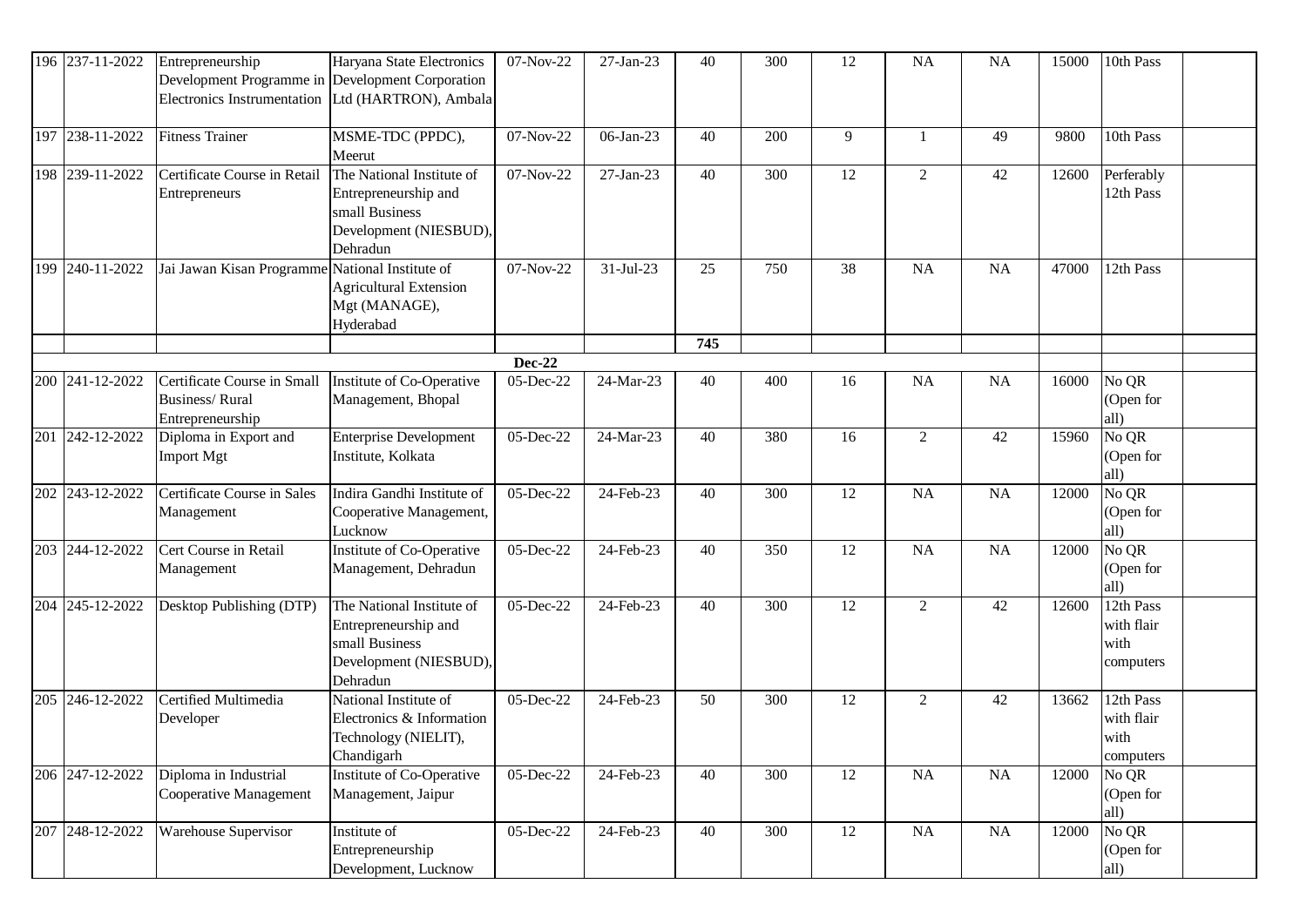|     | 208 249-12-2022 | Certificate Course in Front<br><b>Office Executive</b>                             | Food Craft Institute,<br>Visakhapatnam                                                                 | 05-Dec-22               | 10-Mar-23    | 50  | 340 | 14 | $\overline{2}$ | 42 | 14280 | 12th Pass                                                             |  |
|-----|-----------------|------------------------------------------------------------------------------------|--------------------------------------------------------------------------------------------------------|-------------------------|--------------|-----|-----|----|----------------|----|-------|-----------------------------------------------------------------------|--|
| 209 | 250-12-2022     | Certified Multimedia<br>Developer                                                  | National Institute of<br>Electronics & Information<br>Technology (NIELIT),<br>Patna                    | 05-Dec-22               | 24-Feb-23    | 40  | 300 | 12 | $\overline{2}$ | 42 | 13662 | 12th Pass<br>with flair<br>with<br>computers                          |  |
|     | 210 251-12-2022 | Certificate Course in<br>Financial Accounting<br>System                            | Regional Institute of<br>Cooperative Management,<br>Chandigarh                                         | $\overline{0}$ 5-Dec-22 | 24-Feb-23    | 40  | 300 | 12 | <b>NA</b>      | NA | 12000 | No QR<br>(Open for<br>all)                                            |  |
|     | 211 252-12-2022 | Diploma in Marine<br>Electrical & Navigation<br>System                             | Andhra University,<br>Visakhapatnam                                                                    | 05-Dec-22               | 19-May-23    | 40  | 550 | 24 | <b>NA</b>      | NA | 48000 | 12th with<br>Science<br>Stream with<br>15 years<br>work<br>experience |  |
|     | 212 253-12-2022 | Certificate Course in Digital<br>Marketing                                         | Dhananjayrao Gadgil<br>Institute of Co-Operative<br>Management, Nagpur                                 | 05-Dec-22               | 24-Feb-23    | 40  | 300 | 12 | <b>NA</b>      | NA | 12000 | No QR<br>(Open for<br>all)                                            |  |
|     | 213 254-12-2022 | Yoga Instructor Course                                                             | MSME-TDC (PPDC),<br>Meerut                                                                             | 05-Dec-22               | 03-Feb-23    | 40  | 200 | 9  | $\mathbf{1}$   | 49 | 9800  | 8th Pass                                                              |  |
|     | 214 255-12-2022 | Entrepreneurship<br>Development Programme<br>(EDP)                                 | The National Institute of<br>Entrepreneurship and<br>small Business<br>Development (NIESBUD),<br>Noida | 05-Dec-22               | 24-Feb-23    | 40  | 300 | 12 | $\overline{2}$ | 42 | 12600 | 10th Pass                                                             |  |
|     | 215 256-01-2023 | Certificate Course in<br>Computer Applications and<br><b>Accounting Management</b> | Regional Institute of<br>Cooperative Management,<br>Bagalore                                           | 05-Dec-22               | 27-Jan-23    | 40  | 300 | 8  | <b>NA</b>      | NA | 8000  | No QR<br>(Open for<br>all)                                            |  |
|     | 216 257-01-2023 | Electrical/Electronic<br>Technician                                                | Haryana State Electronics<br><b>Development Corporation</b><br>Ltd (HARTRON), Ambala                   | 05-Dec-22               | 24-Feb-23    | 40  | 300 | 12 | <b>NA</b>      | NA | 5500  | No QR<br>(Open for<br>all)                                            |  |
|     | 217 258-01-2023 | Cert Course in Small<br><b>Business/Rural</b><br>Entrepreneurship                  | Madhusudan Institute of<br>Cooperative Management,<br>Bhubaneswar                                      | 05-Dec-22               | 24-Mar-23    | 50  | 200 | 16 | <b>NA</b>      | NA | 16000 | No QR<br>(Open for<br>all)                                            |  |
|     |                 |                                                                                    |                                                                                                        |                         |              | 750 |     |    |                |    |       |                                                                       |  |
|     |                 |                                                                                    |                                                                                                        | $Jan-23$                |              |     |     |    |                |    |       |                                                                       |  |
|     | 218 259-01-2023 | Diploma in Disaster &<br>Safety Mgt                                                | Andhra University,<br>Visakhapatnam                                                                    | 02-Jan-23               | $16$ -Jun-23 | 60  | NA  | 24 | <b>NA</b>      | NA | 32000 | 12th Pass or<br>10th pas<br>with ITI                                  |  |
|     | 219 260-01-2023 | Certificate course in Sales<br>Management                                          | <b>Institute of Co-Operative</b><br>Management, Bhopal                                                 | 02-Jan-23               | 24-Mar-23    | 40  | 300 | 12 | NA             | NA | 12000 | No QR<br>(Open for<br>all)                                            |  |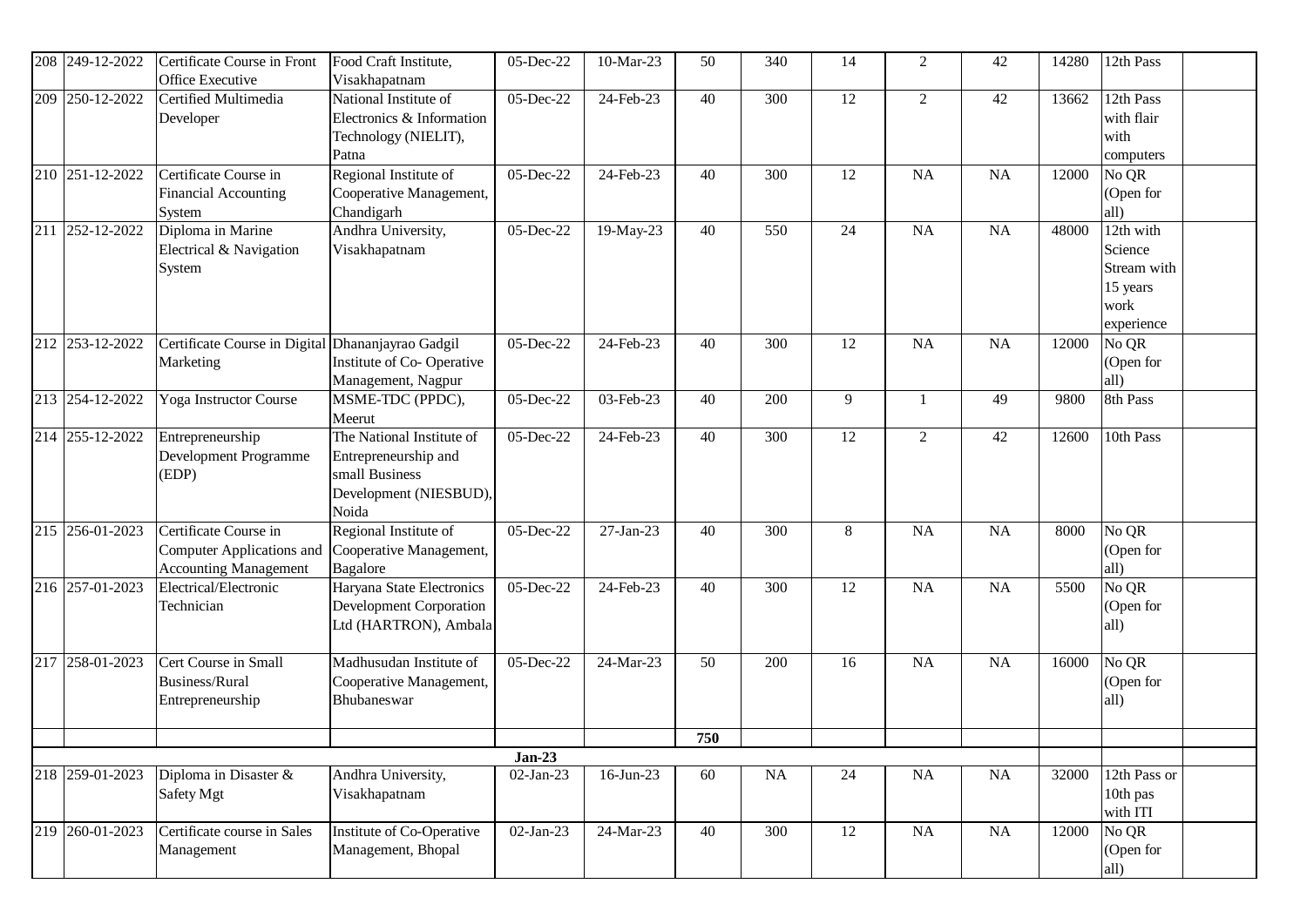| 220 | 261-01-2023     | Certified Multimedia<br>Developer               | National Institute of<br>Electronics & Information<br>Technology (NIELIT),                          | 02-Jan-23   | 24-Mar-23   | 40 | 300              | 12              | $\overline{2}$  | 42              | 13662 | 12th Pass<br>with flair<br>with                           |           |
|-----|-----------------|-------------------------------------------------|-----------------------------------------------------------------------------------------------------|-------------|-------------|----|------------------|-----------------|-----------------|-----------------|-------|-----------------------------------------------------------|-----------|
| 221 | 262-01-2023     | Certified Multimedia<br>Developer               | Bubneshwar<br>National Institute of<br>Electronics & Information<br>Technology (NIELIT),<br>Kolkata | 02-Jan-23   | 24-Mar-23   | 40 | 300              | 12              | $\overline{2}$  | 42              | 13662 | computers<br>12th Pass<br>with flair<br>with<br>computers |           |
|     | 222 263-01-2023 | Security Supervisor                             | Regional Institute of<br>Cooperative Management,<br>Chandigarh                                      | 02-Jan-23   | 24-Mar-23   | 50 | 240              | $\overline{12}$ | $\overline{NA}$ | $\overline{NA}$ | 12000 | No QR<br>(Open for<br>all)                                |           |
|     | 223 264-01-2023 | Certified Multimedia<br>Developer               | National Institute of<br>Electronics & Information<br>Technology (NIELIT),<br>Lucknow               | 02-Jan-23   | 24-Mar-23   | 40 | 300              | 12              | $\overline{2}$  | 42              | 13662 | 12th Pass<br>with flair<br>with<br>computers              | Cancelled |
| 224 | 265-01-2023     | Certified Multimedia<br>Developer               | National Institute of<br>Electronics & Information<br>Technology (NIELIT),<br>Chandigarh            | 02-Jan-23   | 24-Mar-23   | 40 | 300              | 12              | $\overline{2}$  | 42              | 13662 | 12th Pass<br>with flair<br>with<br>computers              |           |
| 225 | 266-01-2023     | Diploma in Industrial<br>Cooperative Management | Udaybhansinhji Regional<br>Institute of Co-Operative<br>Management,<br>Gandhinagar                  | 02-Jan-23   | 24-Mar-23   | 40 | 300              | 12              | <b>NA</b>       | <b>NA</b>       | 12000 | No QR<br>(Open for<br>all)                                |           |
|     | 226 267-01-2023 | Certified Multimedia<br>Developer               | National Institute of<br>Electronics & Information<br>Technology (NIELIT),<br>New Delhi             | 02-Jan-23   | 24-Mar-23   | 40 | $\overline{300}$ | $\overline{12}$ | $\overline{2}$  | $\overline{42}$ | 13662 | 12th Pass<br>with flair<br>with<br>computers              |           |
| 227 | 268-01-2023     | Certified Multimedia<br>Developer               | National Institute of<br>Electronics & Information<br>Technology (NIELIT),<br>Jammu                 | 02-Jan-23   | 24-Mar-23   | 40 | 300              | 12              | $\overline{2}$  | 42              | 13662 | 12th Pass<br>with flair<br>with<br>computers              |           |
|     | 228 269-01-2023 | Certificate Course in Retail<br>Management      | <b>DNS</b> Regional Institute of<br>Co-Operative<br>Management, Patna                               | $02-Jan-23$ | 24-Mar-23   | 50 | 300              | $\overline{12}$ | $\overline{NA}$ | $\overline{NA}$ | 12000 | No QR<br>(Open for<br>all)                                |           |
|     | 229 270-01-2023 | Book Keeping & ACCT<br>using Tally              | Regional Institute of<br>Cooperative Management,<br>Chandigarh                                      | 02-Jan-23   | 24-Mar-23   | 40 | 300              | 12              | <b>NA</b>       | NA              | 12000 | No QR<br>(Open for<br>all)                                |           |
|     | 230 271-01-2023 | Warehouse Supervisor                            | <b>DNS</b> Regional Institute of<br>Co-Operative<br>Management, Patna                               | 02-Jan-23   | 24-Mar-23   | 50 | 300              | 12              | NA              | NA              | 1200  | No QR<br>(Open for<br>all)                                |           |
|     | 231 272-01-2023 | Diploma in Travel &<br>Tourism                  | <b>Enterprise Development</b><br>Institute, Kolkata                                                 | 02-Jan-23   | $21-Apr-23$ | 40 | 380              | 16              | $\overline{2}$  | 42              | 13186 | No QR<br>(Open for<br>all)                                |           |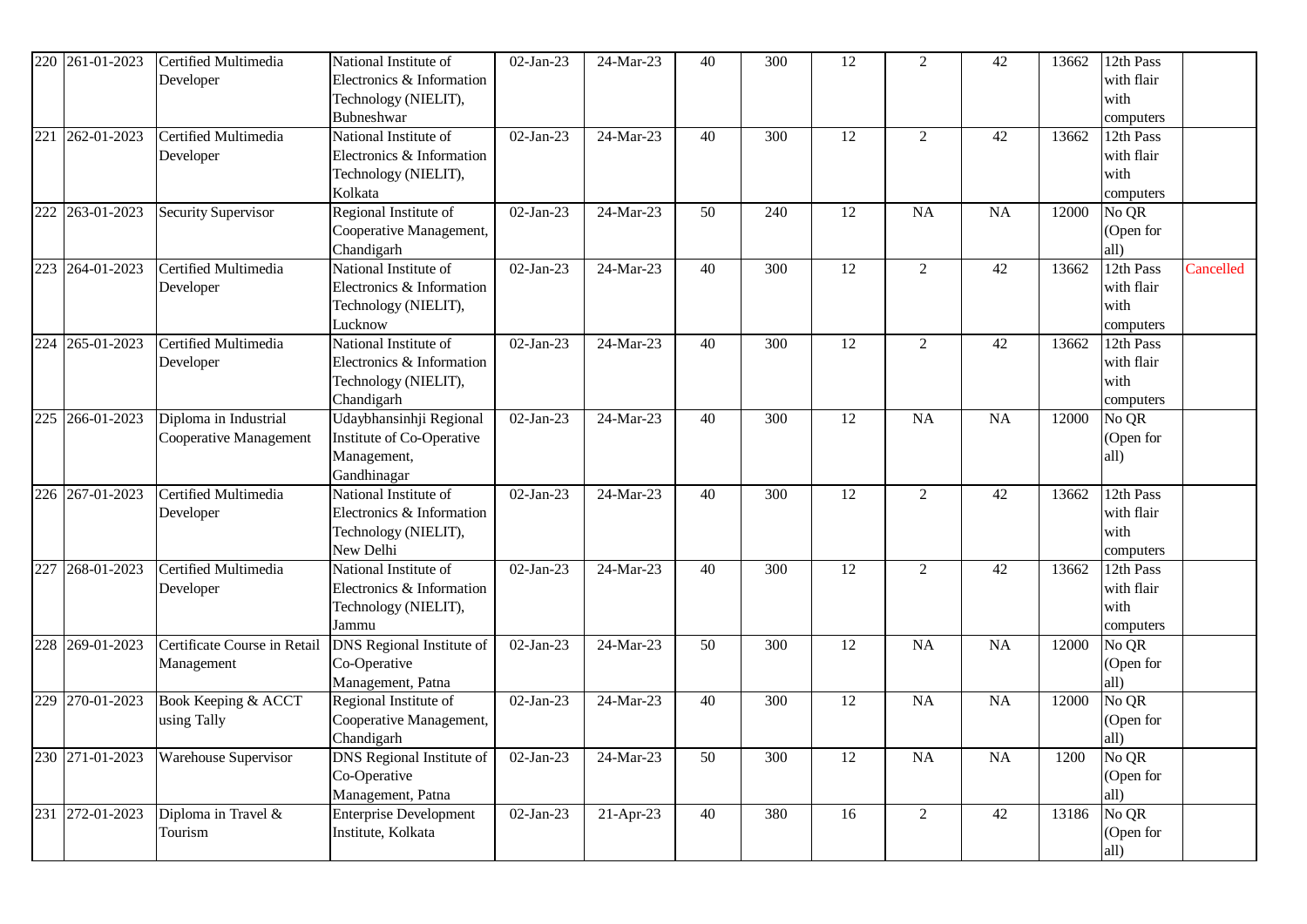|     | 232 273-01-2023 | Diploma in Marketing &       | Institute of Co-Operative          | 02-Jan-23                  | 24-Mar-23    | 40  | 300       | 12 | <b>NA</b>      | <b>NA</b> | 12000 | No QR                |  |
|-----|-----------------|------------------------------|------------------------------------|----------------------------|--------------|-----|-----------|----|----------------|-----------|-------|----------------------|--|
|     |                 | Sales Management             | Management, Hyderabad              |                            |              |     |           |    |                |           |       | (Open for            |  |
|     |                 |                              |                                    |                            |              |     |           |    |                |           |       | all)                 |  |
|     | 233 274-01-2023 | Web Developer                | The National Institute of          | 02-Jan-23                  | 24-Mar-23    | 40  | 300       | 12 | $\overline{c}$ | 42        | 12600 | 12th Pass            |  |
|     |                 |                              | Entrepreneurship and               |                            |              |     |           |    |                |           |       | with flair           |  |
|     |                 |                              | small Business                     |                            |              |     |           |    |                |           |       | with                 |  |
|     |                 |                              | Development (NIESBUD),             |                            |              |     |           |    |                |           |       | computers            |  |
|     |                 |                              | Noida                              |                            |              |     |           |    |                |           |       |                      |  |
| 234 | 275-01-2023     | Retail Team Leader           | The National Institute of          | 02-Jan-23                  | 24-Mar-23    | 40  | 300       | 12 | $\sqrt{2}$     | 42        | 12600 | Perferably           |  |
|     |                 |                              | Entrepreneurship and               |                            |              |     |           |    |                |           |       | 12th Pass            |  |
|     |                 |                              | small Business                     |                            |              |     |           |    |                |           |       |                      |  |
|     |                 |                              | Development (NIESBUD),             |                            |              |     |           |    |                |           |       |                      |  |
|     | 276-01-2023     | Certificate Course in Retail | Dehradun<br>Natesan Institute of   | $02-Jan-23$                | 24-Mar-23    |     |           | 12 | <b>NA</b>      | NA        | 12000 | No QR                |  |
| 235 |                 |                              |                                    |                            |              | 40  | 300       |    |                |           |       | (Open for            |  |
|     |                 | Management                   | Cooperative Management,<br>Chennai |                            |              |     |           |    |                |           |       | all)                 |  |
|     | 236 277-01-2023 | Sub Fire Officer             | National Fire College,             | 02-Jan-23                  | 18-Aug-23    | 10  | <b>NA</b> | 33 | <b>NA</b>      | <b>NA</b> | 2200  | No QR                |  |
|     |                 |                              | Nagpur                             |                            |              |     |           |    |                |           |       | (Open for            |  |
|     |                 |                              |                                    |                            |              |     |           |    |                |           |       | all)                 |  |
| 237 | 278-01-2023     | Certificate Course in Retail | Regional Institute of              | 02-Jan-23                  | 24-Mar-23    | 40  | 300       | 12 | <b>NA</b>      | NA        | 12000 | No QR                |  |
|     |                 | Team Leader                  | Cooperative Management,            |                            |              |     |           |    |                |           |       | (Open for            |  |
|     |                 |                              | Bagalore                           |                            |              |     |           |    |                |           |       | all)                 |  |
|     | 238 279-01-2023 | Storekeeper                  | Institute of                       | 02-Jan-23                  | 24-Mar-23    | 40  | 300       | 12 | <b>NA</b>      | NA        | 12000 | No QR                |  |
|     |                 |                              | Entrepreneurship                   |                            |              |     |           |    |                |           |       | (Open for            |  |
|     |                 |                              | Development, Dehradun              |                            |              |     |           |    |                |           |       | all)                 |  |
| 239 | 280-01-2023     | Diploma/Certificate Course   | DIBER, Haldwani                    | 02-Jan-23                  | 19-May-23    | 30  | 500       | 20 | <b>NA</b>      | NA        | 20000 | 12th Pass            |  |
|     |                 | in Agriculture Technology    |                                    |                            |              |     |           |    |                |           |       |                      |  |
|     |                 | & Business                   |                                    |                            |              |     |           |    |                |           |       |                      |  |
| 240 | 281-01-2023     | Repair Maint of              | Haryana State Electronics          | 02-Jan-23                  | 24-Mar-23    | 40  | 300       | 12 | <b>NA</b>      | NA        | 7700  | No QR                |  |
|     |                 | Radio, TV, DVD, Home         | Development Corporation            |                            |              |     |           |    |                |           |       | (Open for            |  |
|     |                 | appliances                   | Ltd (HARTRON), Ambala              |                            |              |     |           |    |                |           |       | all)                 |  |
|     |                 |                              |                                    |                            |              |     |           |    |                |           |       |                      |  |
|     |                 |                              |                                    |                            |              | 930 |           |    |                |           |       |                      |  |
| 241 | 282-02-2023     | Diploma in Industrial        | Regional Institute of              | <b>Feb-23</b><br>06-Feb-23 | 28-Apr-23    | 40  | 300       | 12 | NA             | NA        | 12000 | $\overline{{N}_0$ QR |  |
|     |                 | Cooperative Management       | Cooperative Management,            |                            |              |     |           |    |                |           |       | (Open for            |  |
|     |                 |                              | Chandigarh                         |                            |              |     |           |    |                |           |       | all)                 |  |
|     | 242 283-02-2023 | Certificate in Financial     | Indus Institute of                 | 06-Feb-23                  | 28-Apr-23    | 40  | 300       | 12 | NA             | NA        | 12000 | No QR                |  |
|     |                 | <b>Accounting System</b>     | <b>Information Management</b>      |                            |              |     |           |    |                |           |       | (Open for            |  |
|     |                 |                              | (IIIM), Kolkata                    |                            |              |     |           |    |                |           |       | all)                 |  |
|     | 243 284-02-2023 | Diploma in                   | <b>Enterprise Development</b>      | 06-Feb-23                  | $09$ -Jun-23 | 40  | 380       | 18 | $\overline{2}$ | 42        | 15960 | No QR                |  |
|     |                 | Entrepreneurship             | Institute, Kolkata                 |                            |              |     |           |    |                |           |       | (Open for            |  |
|     |                 | Development and Small        |                                    |                            |              |     |           |    |                |           |       | all)                 |  |
|     |                 | <b>Business Management</b>   |                                    |                            |              |     |           |    |                |           |       |                      |  |
|     |                 |                              |                                    |                            |              |     |           |    |                |           |       |                      |  |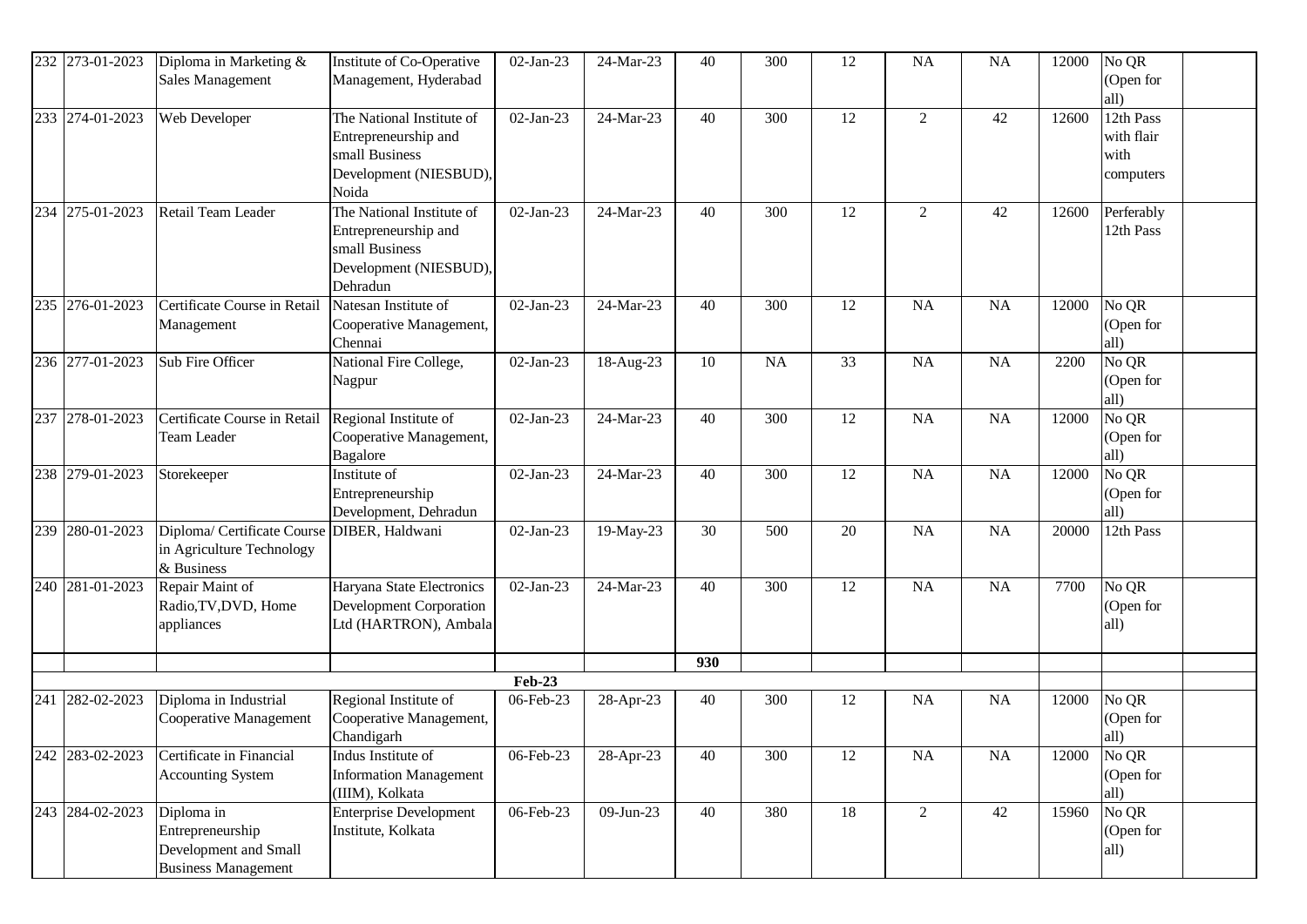| 244 | 285-02-2023     | Dairy Farm Supervisor                                                                                                       | MSME-TDC (PPDC),<br>Meerut                                                               | 06-Feb-23 | 07-Apr-23   | 40 | 200 | 9  |                | 49        | 9800  | 12th Pass                                    |
|-----|-----------------|-----------------------------------------------------------------------------------------------------------------------------|------------------------------------------------------------------------------------------|-----------|-------------|----|-----|----|----------------|-----------|-------|----------------------------------------------|
|     | 245 286-02-2023 | Certificate Course on<br><b>General Awareness</b>                                                                           | Institute of Co-Operative<br>Management, Hyderabad                                       | 06-Feb-23 | 28-Apr-23   | 30 | 300 | 12 | NA             | <b>NA</b> | 12000 | No QR<br>(Open for<br>all)                   |
|     | 246 287-02-2023 | Certificate Course in Sales<br>Management                                                                                   | Institute of Co-Operative<br>Management, Dehradun                                        | 06-Feb-23 | 28-Apr-23   | 50 | 300 | 12 | NA             | NA        | 12000 | No QR<br>(Open for<br>all)                   |
| 247 | 288-02-2023     | Certified Multimedia<br>Developer                                                                                           | National Institute of<br>Electronics & Information<br>Technology (NIELIT),<br>New Delhi  | 06-Feb-23 | 28-Apr-23   | 40 | 300 | 12 | $\overline{2}$ | 42        | 13662 | 12th Pass<br>with flair<br>with<br>computers |
| 248 | 289-02-2023     | Diploma in Marketing &<br>Sales Management                                                                                  | Udaybhansinhji Regional<br>Institute of Co-Operative<br>Management,<br>Gandhinagar       | 06-Feb-23 | 28-Apr-23   | 40 | 300 | 12 | NA             | NA        | 12000 | No QR<br>(Open for<br>all)                   |
| 249 | 290-02-2023     | NIELIT 'O' Level                                                                                                            | National Institute of<br>Electronics & Information<br>Technology (NIELIT),<br>Chandigarh | 06-Feb-23 | 04-Aug-23   | 50 | 520 | 26 | 2              | 42        | 25460 | 12th Pass or<br>10th pas<br>with ITI         |
|     | 250 291-02-2023 | Book Keeping & ACCT<br>using Tally                                                                                          | Institute of Co-Operative<br>Management, Jaipur                                          | 06-Feb-23 | 28-Apr-23   | 40 | 300 | 12 | NA             | NA        | 12000 | No QR<br>(Open for<br>all)                   |
|     | 251 292-02-2023 | Warehouse Supervisor                                                                                                        | Institute of<br>Entrepreneurship<br>Development, Lucknow                                 | 06-Feb-23 | 28-Apr-23   | 40 | 300 | 12 | NA             | NA        | 12000 | No QR<br>(Open for<br>all)                   |
|     | 252 293-02-2023 | Certificate Course in<br>Computer Applications and<br><b>Accounting Management</b>                                          | Dhananjayrao Gadgil<br>Institute of Co-Operative<br>Management, Nagpur                   | 06-Feb-23 | 31-Mar-23   | 40 | 300 | 8  | NA             | NA        | 8000  | No QR<br>(Open for<br>all)                   |
|     | 253 294-02-2023 | Certificate Course in Retail<br>Management                                                                                  | Netaji Subhas Regional<br>Institute of Cooperative<br>Management, Kolkata                | 06-Feb-23 | 28-Apr-23   | 40 | 300 | 12 | <b>NA</b>      | NA        | 12000 | No QR<br>(Open for<br>all)                   |
|     | 254 295-02-2023 | NIELIT 'O' Level                                                                                                            | National Institute of<br>Electronics & Information<br>Technology (NIELIT),<br>Patna      | 06-Feb-23 | 04-Aug-23   | 50 | 520 | 26 | 2              | 42        | 25460 | 12th Pass or<br>10th pas<br>with ITI         |
|     | 255 296-02-2023 | Entrepreneurship<br>Development Programme in Development Corporation<br>Electronics Instrumentation   Ltd (HARTRON), Ambala | Haryana State Electronics                                                                | 06-Feb-23 | $28-Apr-23$ | 40 | 300 | 12 | NA             | <b>NA</b> | 15000 | 10th Pass                                    |
|     | 256 297-02-2023 | NIELIT 'O' Level                                                                                                            | National Institute of<br>Electronics & Information<br>Technology (NIELIT),<br>Chennai    | 06-Feb-23 | 04-Aug-23   | 50 | 520 | 26 | $\overline{2}$ | 42        | 25460 | 12th Pass or<br>10th pas<br>with ITI         |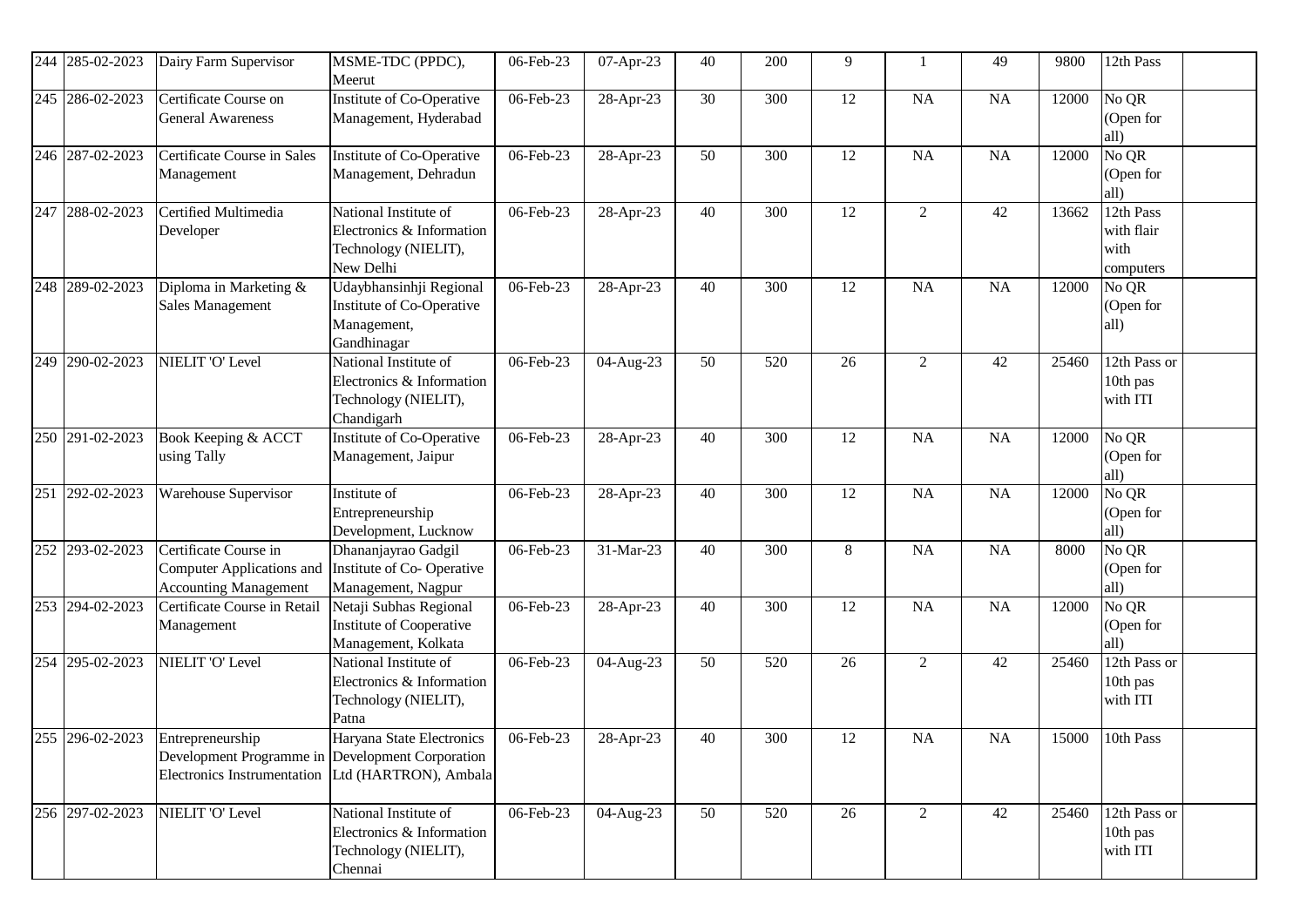| 257 | 298-02-2023     | NIELIT 'O' Level                                       | National Institute of<br>Electronics & Information<br>Technology (NIELIT),<br>Kolkata                     | 06-Feb-23    | 04-Aug-23    | 50   | 520 | 26 | $\overline{2}$ | 42 | 25460 | 12th Pass or<br>10th pas<br>with ITI |
|-----|-----------------|--------------------------------------------------------|-----------------------------------------------------------------------------------------------------------|--------------|--------------|------|-----|----|----------------|----|-------|--------------------------------------|
|     | 258 299-02-2023 | NIELIT 'O' Level                                       | National Institute of<br>Electronics & Information<br>Technology (NIELIT),<br>Aurangabad                  | 06-Feb-23    | 04-Aug-23    | 50   | 520 | 26 | $\overline{2}$ | 42 | 25460 | 12th Pass or<br>10th pas<br>with ITI |
| 259 | 300-02-2023     | NIELIT 'O' Level                                       | National Institute of<br>Electronics & Information<br>Technology (NIELIT),<br>Lucknow                     | 06-Feb-23    | $04-Aug-23$  | 50   | 520 | 26 | $\overline{2}$ | 42 | 25460 | 12th Pass or<br>10th pas<br>with ITI |
| 260 | 301-02-2023     | Entrepreneurship<br>Development Programme<br>(EDP)     | The National Institute of<br>Entrepreneurship and<br>small Business<br>Development (NIESBUD),<br>Dehradun | 06-Feb-23    | 28-Apr-23    | 40   | 300 | 12 | $\overline{2}$ | 42 | 12600 | 10th Pass                            |
| 261 | 302-02-2023     | NIELIT 'O' Level                                       | National Institute of<br>Electronics & Information<br>Technology (NIELIT),<br>New Delhi                   | 06-Feb-23    | 04-Aug-23    | 50   | 520 | 26 | $\overline{2}$ | 42 | 25460 | 12th Pass or<br>10th pas<br>with ITI |
| 262 | 303-02-2023     | NIELIT 'O' Level                                       | National Institute of<br>Electronics & Information<br>Technology (NIELIT),<br>Jammu                       | 06-Feb-23    | 04-Aug-23    | 50   | 520 | 26 | $\overline{2}$ | 42 | 25460 | 12th Pass or<br>10th pas<br>with ITI |
| 263 | 304-02-2023     | NIELIT 'O' Level                                       | National Institute of<br>Electronics & Information<br>Technology (NIELIT),<br>Bubneshwar                  | 06-Feb-23    | 04-Aug-23    | 50   | 520 | 26 | $\overline{2}$ | 42 | 25460 | 12th Pass or<br>10th pas<br>with ITI |
|     | 264 305-02-2023 | Diploma in Yoga                                        | Andhra University,<br>Visakhapatnam                                                                       | $06$ -Feb-23 | 28-Apr-23    | 40   | 300 | 12 | <b>NA</b>      | NA | 20000 | 10th Pass                            |
| 265 | 306-02-2023     | Certificate Course in Retail<br>Entrepreneurs          | The National Institute of<br>Entrepreneurship and<br>small Business<br>Development (NIESBUD),<br>Dehradun | 06-Feb-23    | 28-Apr-23    | 40   | 300 | 12 | $\overline{2}$ | 42 | 12600 | Perferably<br>12th Pass              |
|     | 266 307-02-2023 | Certificate Course in Asst.<br><b>Catering Manager</b> | Food Craft Institute,<br>Visakhapatnam                                                                    | 06-Feb-23    | $23$ -Jun-23 | 50   | 475 | 20 | $\overline{2}$ | 42 | 19950 | 12th Pass                            |
|     |                 |                                                        |                                                                                                           |              |              | 1140 |     |    |                |    |       |                                      |
|     |                 |                                                        |                                                                                                           | $Mar-23$     |              |      |     |    |                |    |       |                                      |
|     | 267 308-03-2023 | Diploma in Industrial<br>Cooperative Management        | Institute of Co-Operative<br>Management, Dehradun                                                         | 06-Mar-23    | 26-May-23    | 50   | 300 | 12 | NA             | NA | 12000 | No QR<br>(Open for<br>all)           |